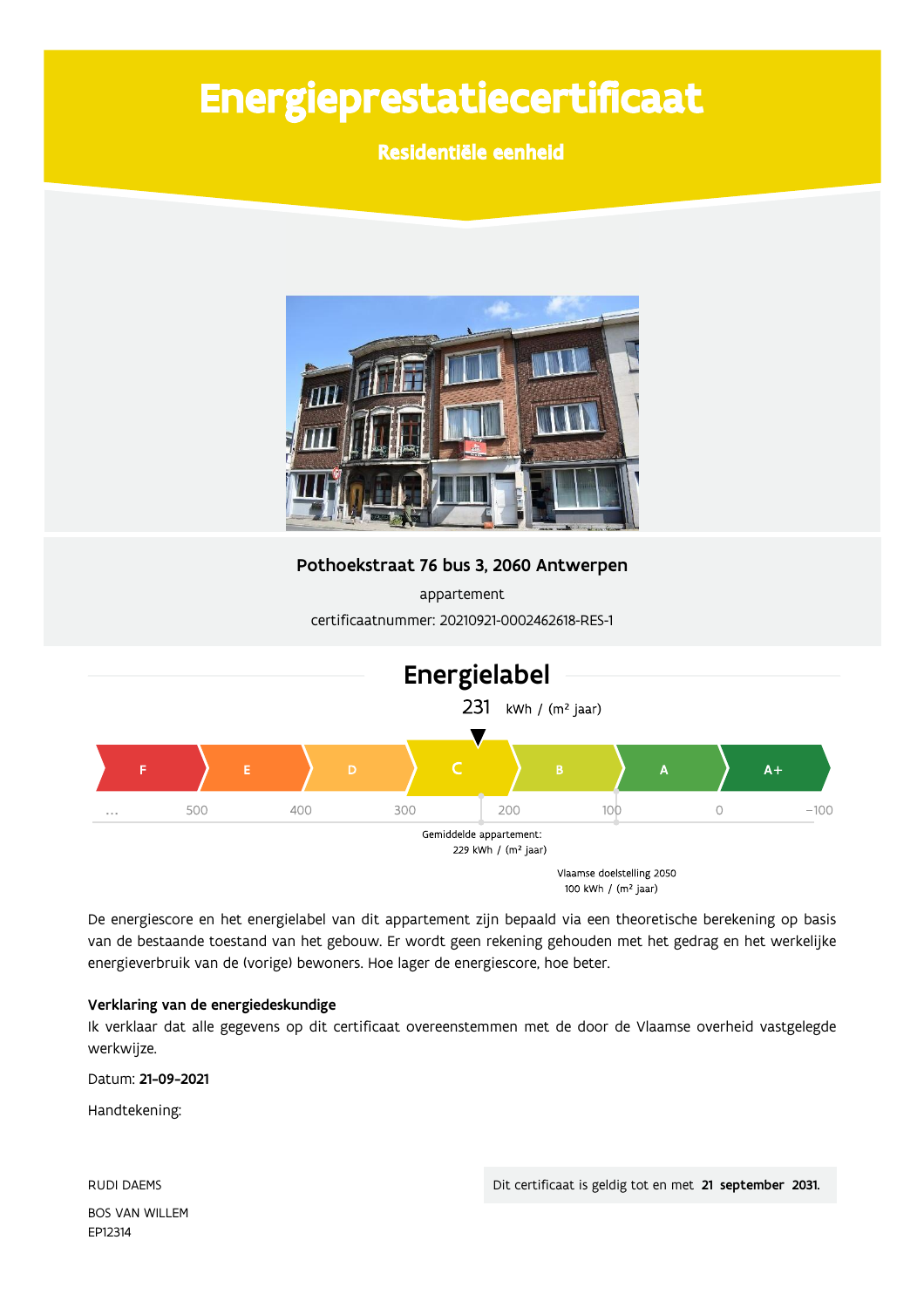Om met uw appartement te voldoen aan de energiedoelstelling, zijn er twee mogelijke pistes:

**OF** 

 $2^{\circ}$ 

#### $(1)$ Inzetten op isolatie en verwarming

U isoleert elk deel van uw appartement tot doelstelling én u voorziet de een energie-efficiënte verwarmingsinstallatie (warmtepomp, condenserende ketel. (micro-)WKK. efficiënt warmtenet  $\bigcap_{ }$ decentrale toestellen met een totaal maximaal vermogen van 15 W/m<sup>2</sup>).

#### Energielabel van het appartement

U behaalt een energielabel A voor  $\overline{U}$ appartement(= energiescore van maximaal 100 kWh/(m<sup>2</sup> jaar)). U kiest op welke manier u dat doet: isoleren, efficiënt verwarmen, efficiënt ventileren, zonne-energie, hernieuwbare energie ...



#### Sanitair warm water

Aanwezig

#### Ventilatie

Geen systeem aanwezig



### Zonne-energie

Geen zonneboiler of zonnepanelen aanwezig

Koeling en zomercomfort Kans op oververhitting Buitenzonwering aanwezig



Luchtdichtheid Niet bekend

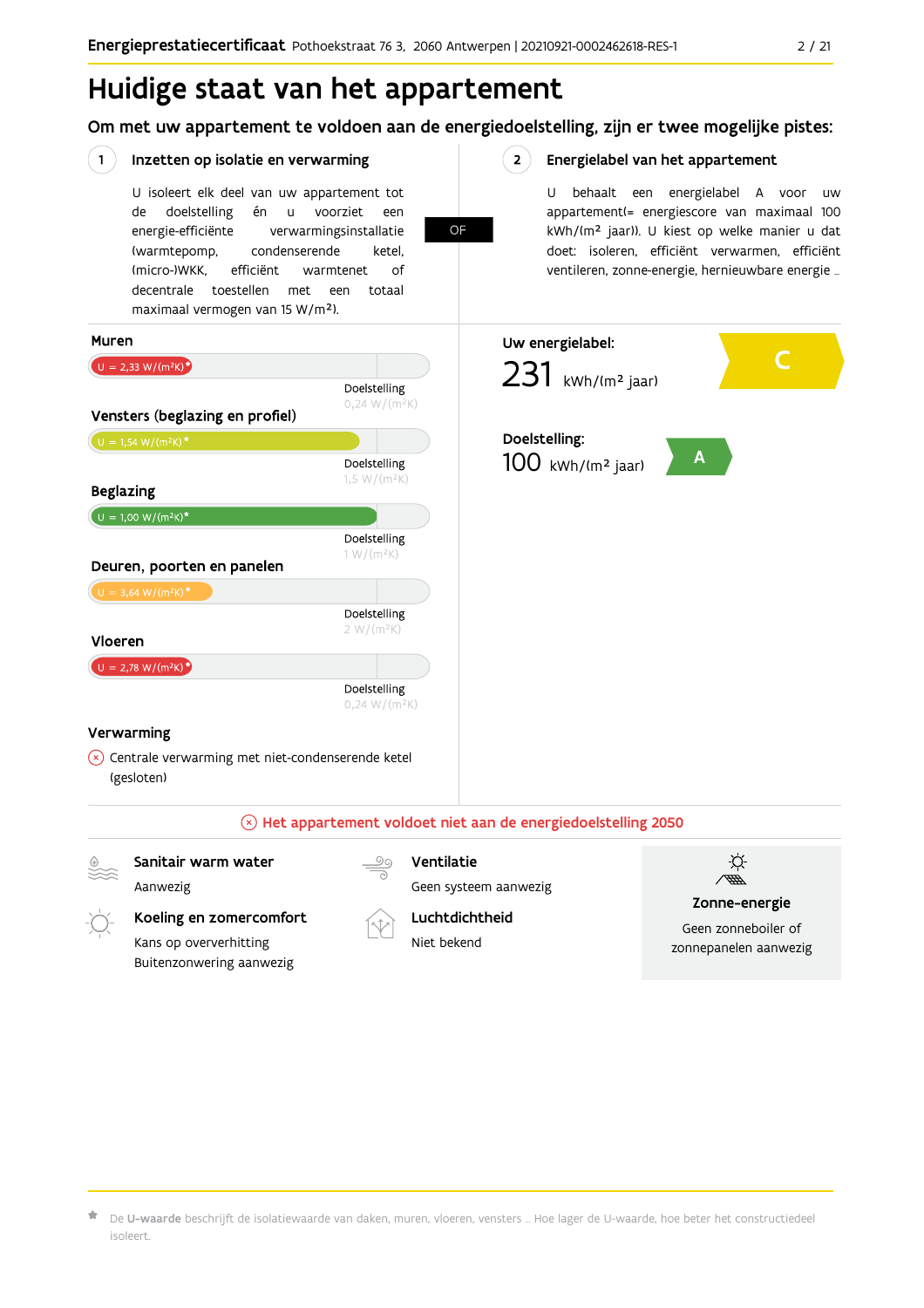## Overzicht aanbevelingen

In deze tabel vindt u aanbevelingen om uw appartement energiezuiniger te maken. De aanbevelingen zijn gebaseerd op piste 1. Kunt u ze niet allemaal uitvoeren, dan helpen ze u ook om via piste 2 de doelstelling te halen. Vraag advies aan een specialist voordat u met de renovatiewerken start.

De volgorde in deze tabel is automatisch bepaald en is niet noodzakelijk de juiste volgorde om aan de slag te gaan. Het is louter een eerste indicatie op basis van de energieprestatie.

|   | <b>HUIDIGE SITUATIE</b>                                                                                                                                                  | <b>AANBEVELING</b>                                                                                                                |  |  |  |  |  |
|---|--------------------------------------------------------------------------------------------------------------------------------------------------------------------------|-----------------------------------------------------------------------------------------------------------------------------------|--|--|--|--|--|
|   | Muren<br>41 m <sup>2</sup> van de muren is vermoedelijk niet geïsoleerd.                                                                                                 | Plaats isolatie.                                                                                                                  |  |  |  |  |  |
| 田 | Vloeren<br>0,8 m <sup>2</sup> van de vloer is niet geïsoleerd.                                                                                                           | Plaats isolatie.                                                                                                                  |  |  |  |  |  |
|   | Deuren, poorten en panelen<br>1,7 m <sup>2</sup> van de deuren of poorten is onvoldoende<br>geïsoleerd.                                                                  | Vervang de deuren en poorten.                                                                                                     |  |  |  |  |  |
|   | Verwarming<br>Het appartement wordt inefficiënt verwarmd.                                                                                                                | Vervang de inefficiënte verwarming.                                                                                               |  |  |  |  |  |
|   | Zonne-energie<br>Er is geen installatie op zonne-energie aanwezig.                                                                                                       | Onderzoek de mogelijkheid om zonnepanelen of een<br>zonneboiler te plaatsen.                                                      |  |  |  |  |  |
|   | Vensters<br>11,6 m <sup>2</sup> van de vensters heeft beglazing die reeds<br>voldoet aan de energiedoelstelling. De vensters in hun<br>geheel voldoen hier nog niet aan. | Als de vensters in de toekomst aan vervanging toe zijn,<br>zorg dan dat deze in hun geheel voldoen aan de<br>energiedoelstelling. |  |  |  |  |  |
|   | • Energetisch helemaal niet in orde • Energetisch niet in orde • Zonne-energie • Energetisch redelijk in orde, maar net niet voldoende voor de doelstelling              |                                                                                                                                   |  |  |  |  |  |

## Energielabel na uitvoering van de aanbevelingen

Als u beslist om uw appartement stapsgewijs te renoveren in de hierboven gesuggereerde volgorde, geeft de onderstaande energieschaal een overzicht van waar uw appartement zich na elke stap zal bevinden op de energieschaal. Verandert u de volgorde, dan verandert ook de impact van elke maatregel. Dat kan hier niet weergegeven worden. Bij de plaatsing van een installatie op zonne-energie zal het energielabel nog verder verbeteren.

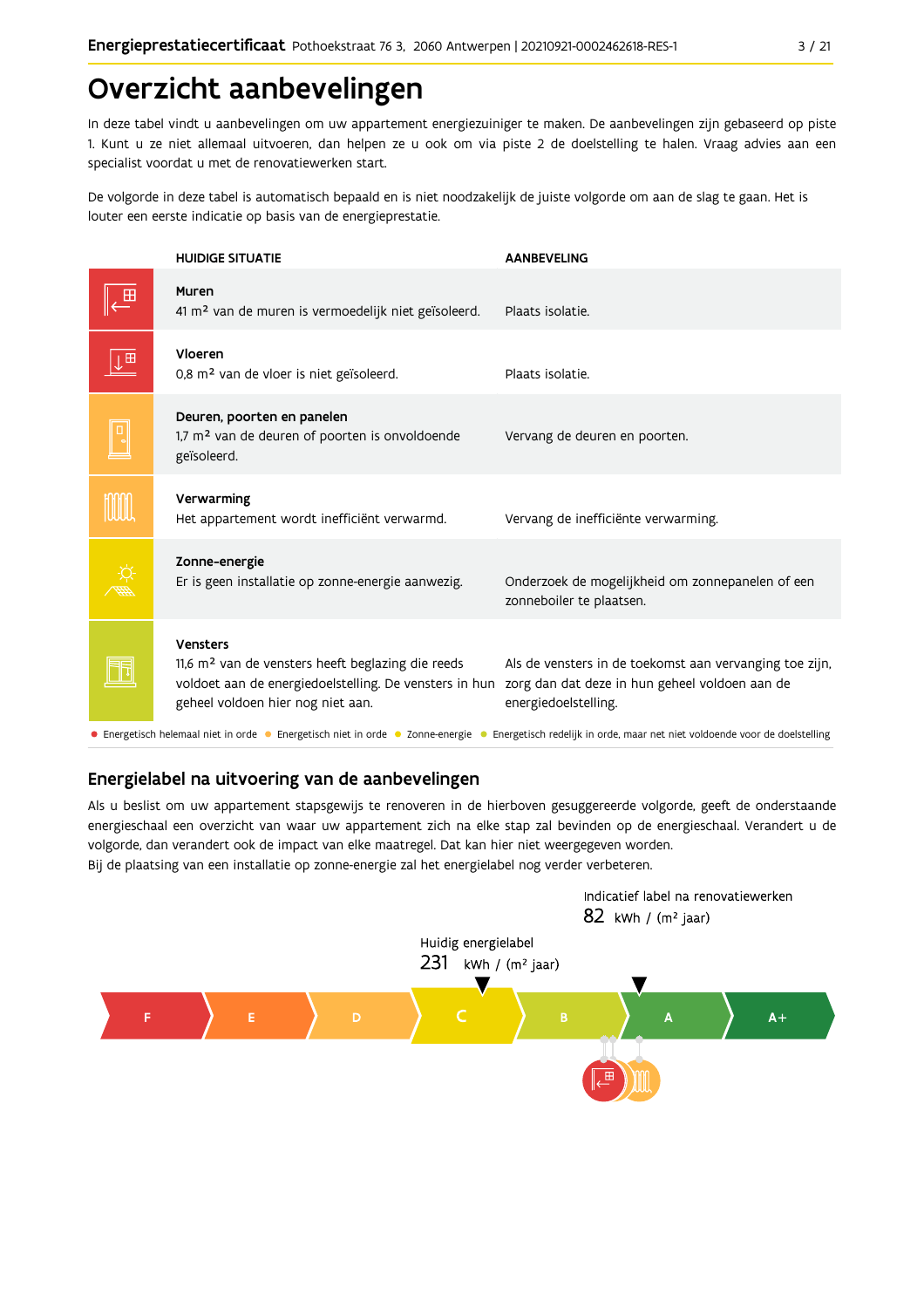### Aandachtspunten

 $\left( \begin{array}{c} 1 \end{array} \right)$ 

Hou rekening met de volgende aspecten als u uw appartement energiezuinig en comfortabeler wilt maken.

Luchtdichtheid: De luchtdichtheid van uw appartement is niet gemeten. Een goede luchtdichtheid is nodig om de warmte niet via spleten en kieren te laten ontsnappen. Let er bij de renovatie op dat de werken luchtdicht uitgevoerd worden. U kunt nadien de luchtdichtheid laten meten om eventueel overblijvende lekken op te sporen en uw energielabel mogelijk nog te verbeteren.

Ventilatie: Uw appartement beschikt mogelijk niet over voldoende ventilatievoorzieningen. Een goede ventilatie is echter noodzakelijk om een gezond binnenklimaat te garanderen. Voorzie bij uw renovatie daarom in een ventilatiesysteem. Om energie te besparen, kunt u het best kiezen voor een systeem met vraagsturing of warmteterugwinning.



Koeling en zomercomfort: Uw appartement heeft kans op oververhitting, ondanks de aanwezige zonwering. Vermijd de plaatsing van een koelinstallatie, want die verbruikt veel energie. Bekijk of andere maatregelen mogelijk zijn om oververhitting tegen te gaan: 's nachts intensief ventileren, bijkomende zonwering ...



Sanitair warm water: Uw appartement beschikt niet over een zonneboiler. Overweeg de plaatsing van een zonneboiler of warmtepompboiler. Daarmee kunt u energie besparen.



### Renovatie gebouw

Bij een gebouw met meerdere (woon)eenheden zal de energetische renovatie vooral betrekking hebben op de gemeenschappelijke delen, zoals de daken, vloeren, buitenmuren en de collectieve installaties. U moet mogelijks samen met de mede-eigenaars beslissen over de renovatie van de gemeenschappelijke delen. Dergelijke renovatie kadert best in een totaalaanpak.

#### Let op!

De aanbevelingen, aandachtspunten en eventuele prijsindicaties op het energieprestatiecertificaat worden standaard gegenereerd op de wijze die de Vlaamse overheid heeft vastgelegd. Laat u bijstaan door een specialist om op basis van de aanbevelingen en aandachtspunten een concreet renovatieplan op te stellen. De energiedeskundige is niet aansprakelijk voor de eventuele schade die ontstaat bij het uitvoeren van de standaard gegenereerde aanbevelingen of aandachtspunten.

#### Meer informatie?

- Voor meer informatie over het energieprestatiecertificaat, gebruiksgedrag, woningkwaliteit ... kunt u terecht op www.energiesparen.be.
- Meer informatie over uw appartement vindt u op uw persoonlijke woningpas. Surf naar woningpas.vlaanderen.be om uw woningpas te bekijken.
- Meer informatie over beter renoveren vindt u op www.energiesparen.be/ikbenoveer.

### Gegevens energiedeskundige: **RUDI DAEMS BOS VAN WILLEM**

Kamp C 2 1, 2260 Westerlo EP12314

#### **Premies**

Informatie over energiewinsten, subsidies of andere financiële voordelen vindt u op www.energiesparen.be.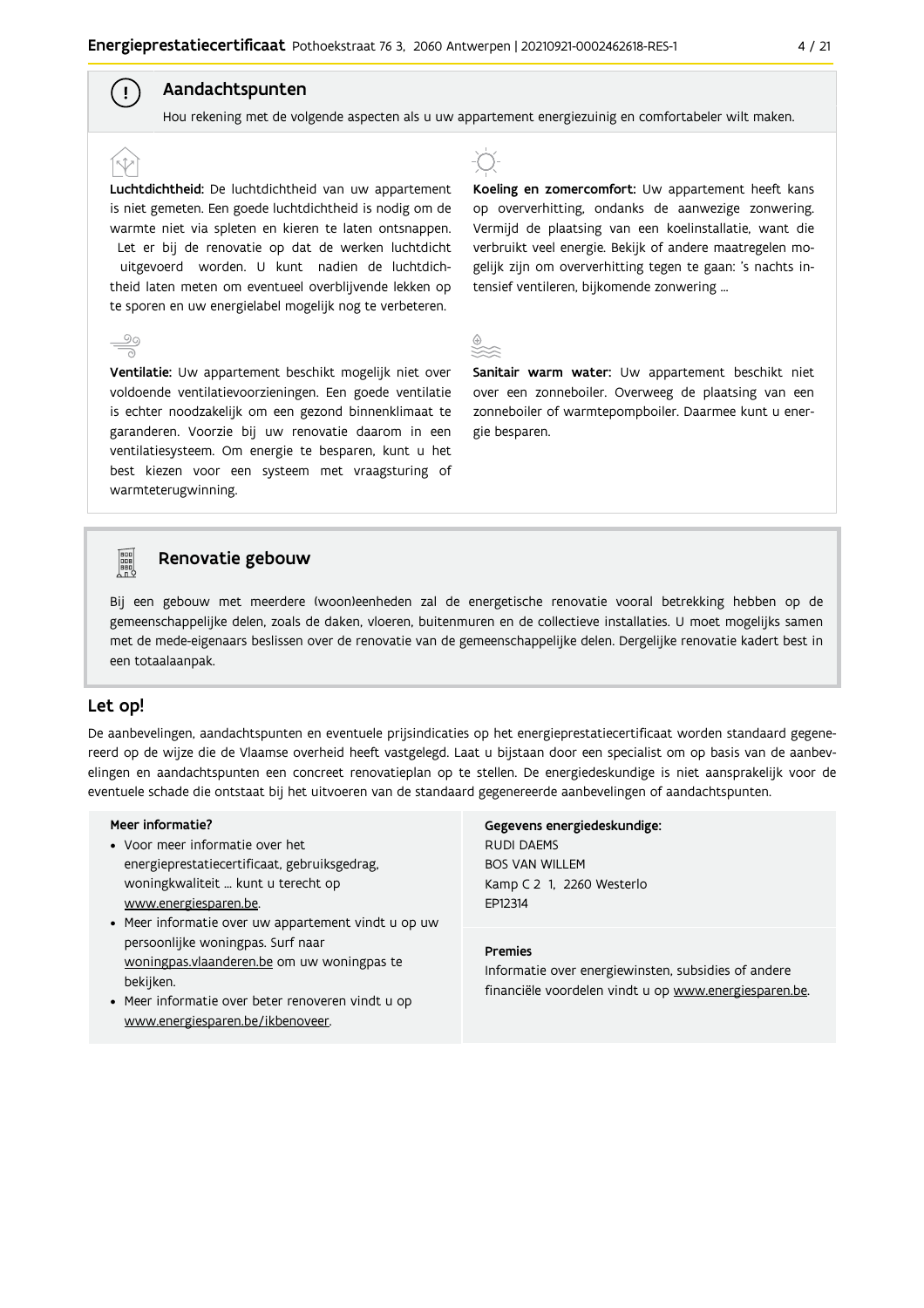## Energieprestatiecertificaat (EPC) in detail

Elk gebouw bestaat uit verschillende onderdelen die met elkaar verbonden zijn. Als u renoveert, kunt u het best al rekening houden met de werken die u later nog gaat uitvoeren.

Dit deel van het energieprestatiecertificaat gaat dieper in op de aanbevelingen van uw appartement. Samen met uw architect of andere vakman kunt u op basis hiervan een renovatieplan opstellen.

#### Inhoudstafel

| Daken                            |     |
|----------------------------------|-----|
| Vensters en deuren               | 8   |
| Muren.                           | 11  |
| Vloeren                          | 14  |
| Ruimteverwarming                 | 16  |
| Installaties voor zonne-energie. | .19 |
| Overige installaties             | 21  |
|                                  |     |

#### 10 goede redenen om nu al te BENOveren

BENOveren is BEter reNOveren dan gebruikelijk is, met hogere ambities op het vlak van energieprestaties, goed gepland en met deskundig advies, zodat ook latere renovatiestappen haalbaar blijven (zie ook www.energiesparen.be/ikbenoveer). Een geBENOveerd appartement biedt veel voordelen:

1. Een lagere energiefactuur 2. Meer comfort 3. Een gezonder binnenklimaat 4. Esthetische meerwaarde 5. Financiële meerwaarde  $\begin{matrix} \sqrt{2} \\ \frac{1}{2} \\ \frac{1}{2} \\ \frac{1}{2} \\ \frac{1}{2} \\ \frac{1}{2} \\ \frac{1}{2} \\ \frac{1}{2} \\ \frac{1}{2} \\ \frac{1}{2} \\ \frac{1}{2} \\ \frac{1}{2} \\ \frac{1}{2} \\ \frac{1}{2} \\ \frac{1}{2} \\ \frac{1}{2} \\ \frac{1}{2} \\ \frac{1}{2} \\ \frac{1}{2} \\ \frac{1}{2} \\ \frac{1}{2} \\ \frac{1}{2} \\ \frac{1}{2} \\ \frac{1}{2} \\ \frac{1}{2} \\ \frac{1}{2} \\ \frac{1}{2} \\ \$ 6. Nodig voor ons klimaat 7. Uw appartement is klaar voor uw oude dag 8. Minder onderhoud 9. Vandaag al haalbaar 10. De overheid betaalt mee

#### Renoveren of slopen: let op voor asbest!

Asbest is een schadelijke stof die nog regelmatig aanwezig is in gebouwen. In veel gevallen kunnen asbesttoepassingen op een eenvoudige en vooral veilige manier verwijderd worden. Deze werken en eventuele bijhorende kosten zijn niet inbegrepen in het EPC. Voor meer informatie over (het herkennen van) asbest en asbestverwijdering kunt u terecht op www.ovam.be.

#### Hoe wordt het EPC opgemaakt?

De eigenschappen van uw appartement zijn door de energiedeskundige ingevoerd in software die door de Vlaamse overheid is opgelegd. De energiedeskundige mag zich alleen baseren op zijn vaststellingen tijdens het plaatsbezoek en op bewijsstukken die voldoen aan de voorwaarden die de Vlaamse overheid heeft opgelegd. Op basis van de invoergegevens berekent de software het energielabel en genereert automatisch aanbevelingen en eventueel ook prijsindicaties. Bij onbekende invoergegevens gaat de software uit van veronderstellingen, onder meer op basis van het (ver)bouw- of fabricagejaar. Om zeker te zijn van de werkelijke samenstelling van uw muur, dak of vloer kunt u ervoor kiezen om verder (destructief) onderzoek uit te voeren (losschroeven stopcontact, gaatje boren in een voeg, binnenafwerking tijdelijk verwijderen ...).

Voor meer informatie over de werkwijze, de bewijsstukken en de voorwaarden kunt u terecht op www.energiesparen.be.

#### Energiedoelstelling 2050

De energiedoelstelling van de Vlaamse Regering is om tegen 2050 alle woningen en appartementen in Vlaanderen minstens even energiezuinig te maken als een energetisch performante nieuwbouwwoning van 2017.

Ten tijde van de opmaak van dit EPC is het nog niet verplicht om aan die energiedoelstelling te voldoen. Denk echter vooruit! Hou nu al zo veel mogelijk rekening met die energiedoelstelling en streef zelfs naar beter.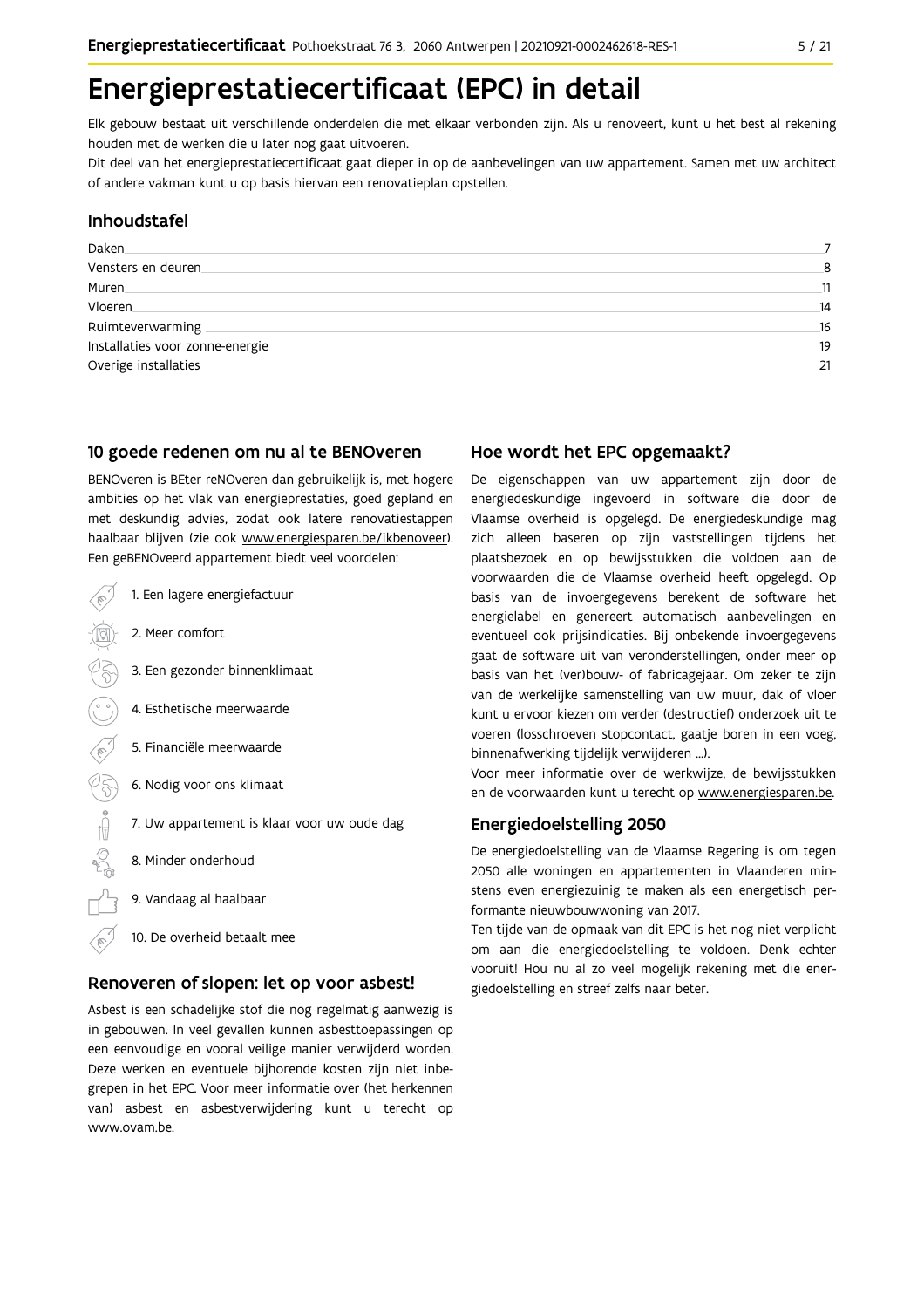## Algemene gegevens

| Gebouw id / Gebouweenheid id                                | 15979542 / 15981006       |
|-------------------------------------------------------------|---------------------------|
| Datum plaatsbezoek                                          | 11/08/2021                |
| Referentiejaar bouw                                         | Onbekend                  |
| Beschermd volume (m <sup>3</sup> )                          | 223                       |
| Ruimten niet opgenomen in het beschermd volume              | Geen                      |
| Bruikbare vloeroppervlakte (m <sup>2</sup> )                | 70                        |
| Verliesoppervlakte (m <sup>2</sup> )                        | 55                        |
| Infiltratiedebiet $(m^3/(m^2h))$                            | Onbekend                  |
| Thermische massa                                            | Half zwaar/matig zwaar    |
| Open haard(en) voor hout aanwezig                           | Neen                      |
| Niet-residentiële bestemming                                | Geen                      |
| Ligging van de eenheid in het gebouw                        | Appartement 1e verdieping |
| Berekende energiescore (kWh/(m <sup>2</sup> jaar))          | 231                       |
| Karakteristiek jaarlijks primair energieverbruik (kWh/jaar) | 16.131                    |
| CO <sub>2</sub> -emissie (kg/jaar)                          | 3.225                     |
| Indicatief S-peil                                           | 86                        |
| Gemiddelde U-waarde gebouwschil (W/(m <sup>2</sup> K))      | 2.21                      |
| Gemiddeld installatierendement verwarming (%)               | 67                        |

## Verklarende woordenlijst

| beschermd volume                                    | Het volume van alle ruimten die men wenst te beschermen tegen warmteverlies naar<br>buiten, de grond en aangrenzende onverwarmde ruimten.                                                                                                                                      |
|-----------------------------------------------------|--------------------------------------------------------------------------------------------------------------------------------------------------------------------------------------------------------------------------------------------------------------------------------|
| bruikbare vloeroppervlakte                          | De vloeroppervlakte binnen het beschermd volume die beloopbaar en toegankelijk is.                                                                                                                                                                                             |
| U-waarde                                            | De U-waarde beschrijft de isolatiewaarde van daken, muren, vensters  Hoe lager de<br>U-waarde, hoe beter de constructie isoleert.                                                                                                                                              |
| R-waarde                                            | De warmteweerstand van een materiaallaag. Hoe groter de R-waarde, hoe beter de<br>materiaallaag isoleert.                                                                                                                                                                      |
| lambdawaarde                                        | De warmtegeleidbaarheid van een materiaal. Hoe lager de lambdawaarde, hoe beter<br>het materiaal isoleert.                                                                                                                                                                     |
| karakteristiek jaarlijks primair<br>energieverbruik | De berekende hoeveelheid primaire energie die gedurende één jaar nodig is voor de<br>verwarming, de aanmaak van sanitair warm water, de ventilatie en de koeling van een<br>appartement. Eventuele bijdragen van zonneboilers en zonnepanelen worden in<br>mindering gebracht. |
| berekende energiescore                              | Een maat voor de totale energieprestatie van een appartement. De berekende<br>energiescore is gelijk aan het karakteristiek jaarlijks primair energieverbuik, gedeeld<br>door de bruikbare vloeroppervlakte.                                                                   |
| S-peil                                              | Een maat voor de energieprestatie van de gebouwschil van een appartement. Het<br>S-peil houdt rekening met de isolatie, de luchtdichtheid, de oriëntatie, de<br>zonnewinsten en de vormefficiëntie. Hoe lager het S-peil, hoe energie-efficiënter de<br>gebouwschil.           |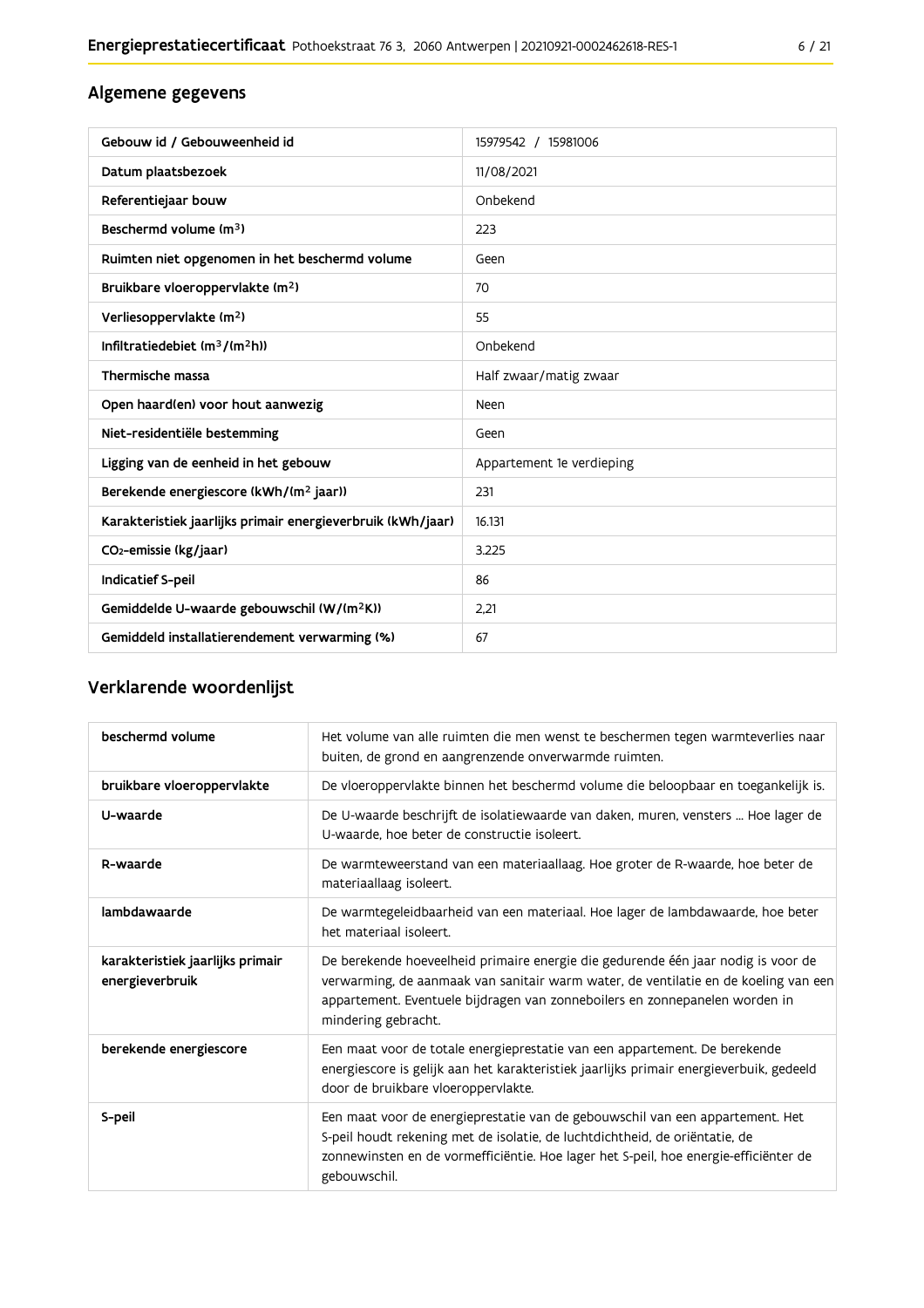## Daken

## Technische fiche daken

De energiedeskundige heeft de onderstaande gegevens ingevoerd. Bezorg die gegevens aan uw vakman.



#### Legende

a dak niet in riet of cellenbeton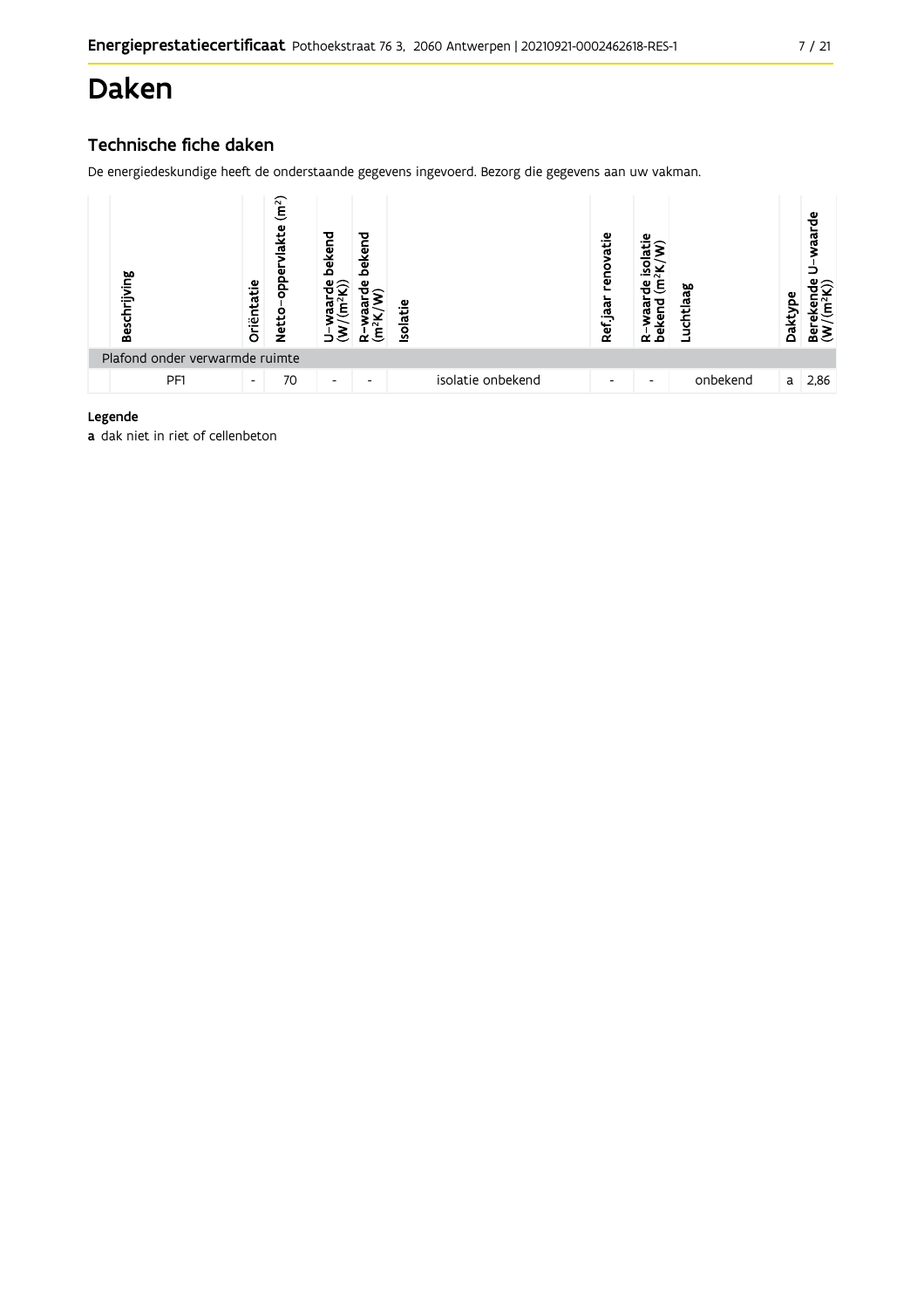## Vensters en deuren

FF

FF

#### Deuren en poorten

1,7 m<sup>2</sup> van de deuren of poorten is onvoldoende geïsoleerd.

Vervang de weinig energiezuinige deuren of poorten door een energiezuinig alternatief met sterk isolerende profielen.

#### Vensters

11,6 m<sup>2</sup> van de vensters heeft beglazing die reeds voldoet aan de energiedoelstelling. De vensters in hun geheel voldoen hier nog niet energiedoelstelling. aan.

Als de vensters in de toekomst aan vervanging toe zijn, zorg dan dat deze in hun geheel voldoen aan de

De kwaliteit van zowel de beglazing als de profielen bepaalt de energieprestatie van uw vensters. Kies altijd voor dubbele hoogrendementsbeglazing of drievoudige beglazing met een U-waarde van maximaal 1,0 W/(m<sup>2</sup>K). Bij de renovatie van vensters kunt u het best streven naar een U-waarde van maximaal 1,5 W/(m<sup>2</sup>K) voor de vensters (glas + profielen). Naast de vensters in de gevel verdienen ook dakvlakvensters, koepels, lichtstraten, polycarbonaatplaten en glasbouwstenen de nodige aandacht.

Bij de vervanging van uw deuren, poorten of panelen kunt u het best streven naar een U-waarde van maximaal 2 W/(m<sup>2</sup>K). Kies daarom voor een deur of poort met sterk isolerende profielen en panelen. Als de deur glas bevat, kunt u het best kiezen voor dubbele hoogrendementsbeglazing of drievoudige beglazing met een U-waarde van maximaal 1,0 W/(m<sup>2</sup>K).

Hoogstwaarschijnlijk vervangt u uw buitenschrijnwerk maar één keer. Kies daarom meteen voor de meest energie-efficiënte oplossing.

## Denk vooruit!

- · Vervangt u eerst uw buitenschrijnwerk en isoleert u pas nadien uw gevels? Zorg er nu al voor dat de buitenmuurisolatie zonder koudebruggen op de profielen van uw vensters en deuren zal kunnen aansluiten. Zo vermijdt u condensatie en schimmelvorming in uw appartement.
- Bent u van plan om ventilatie te plaatsen met natuurlijke toevoer, eventueel in combinatie met mechanische afvoer? Bouw dan nu al ventilatieroosters in de vensters in.
- · Bent u van plan geautomatiseerde buitenzonwering te plaatsen? Breng dan nu al de nodige bekabeling aan.

#### Vensters vervangen

Het venster (glas + profielen) in zijn geheel vervangen is op energetisch vlak de beste oplossing. Als het om bepaalde redenen (esthetisch, bouwkundige regelgeving ...) niet mogelijk of gewenst is om het volledige venster te vervangen, vervang dan minstens het glas of plaats een dubbel raam of voorzetglas. Besteed altijd voldoende aandacht aan een luchtdichte plaatsing van het buitenschrijnwerk.

Beschikt u nog over oude rolluikkasten? Vervang ze door geïsoleerde luchtdichte kasten.

#### Deuren, poorten of panelen vervangen

Zorg ervoor dat deuren, poorten of panelen luchtdicht geplaatst worden. Een luchtdichte buitendeur is aan vier kanten uitgerust met een goede dichting. Aan de onderkant van de deur wordt daarvoor vaak gebruikgemaakt van een zogenaamde valdorpel. Dat is een automatisch tochtprofiel dat onzichtbaar in de onderkant van de deur is ingewerkt. Door een mechanisme gaat de valdorpel automatisch naar beneden als de deur dichtgaat en komt hij naar omhoog als de deur geopend wordt.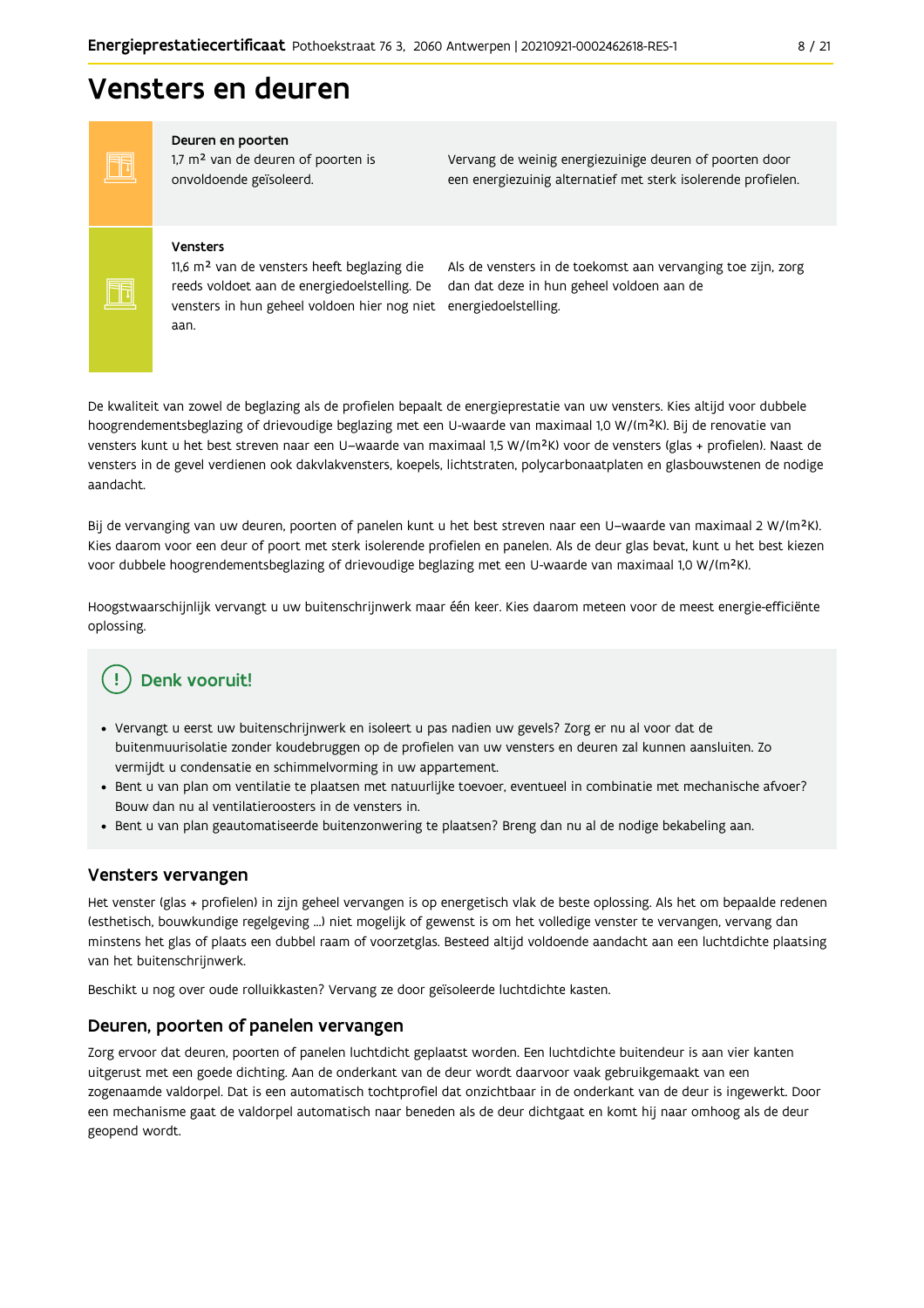#### $\overline{(\,}$ Pas op!

· Dankzij de vervanging van het buitenschrijnwerk gaat de luchtdichtheid van uw appartement er sterk op vooruit en kan de luchtverversing niet meer gebeuren via spleten en kieren. Voorzie dus een ventilatiesysteem om uw appartement te ventileren. Dat is niet enkel essentieel om vochtproblemen te vermijden, maar ook voor uw gezondheid en uw comfort.

Laat u bijstaan door een architect, aannemer of vakman voor deskundig advies en een goede uitvoering van de werken.

### Technische fiche van de vensters

De energiedeskundige heeft de onderstaande gegevens ingevoerd. Bezorg die gegevens aan uw vakman.

|           | Beschrijving    | Oriëntatie | Helling   | Oppervlakte (m <sup>2</sup> ) | bekend<br>$U$ –waarde l $(W/(m^2K))$ | <b>Beglazing</b>                           | Buitenzonwering | Profiel    | Berekende U-waarde<br>(W/(m <sup>2</sup> K)) |
|-----------|-----------------|------------|-----------|-------------------------------|--------------------------------------|--------------------------------------------|-----------------|------------|----------------------------------------------|
|           | In voorgevel    |            |           |                               |                                      |                                            |                 |            |                                              |
| $\bullet$ | VG1-GL1         | W          | verticaal | 4,9                           | $\overline{\phantom{0}}$             | dubbel glas<br>U=1,00 W/(m <sup>2</sup> K) |                 | kunst>2000 | 1,54                                         |
|           | In achtergevel  |            |           |                               |                                      |                                            |                 |            |                                              |
|           | AG1-GL3         | O          | verticaal | $\mathbf{1}$                  |                                      | dubbel glas<br>U=1,00 W/(m <sup>2</sup> K) | vaste bediening | kunst>2000 | 1,54                                         |
| $\bullet$ | AG1-GL4         | O          | verticaal | 0,2                           | $\overline{\phantom{a}}$             | dubbel glas<br>U=1,00 W/(m <sup>2</sup> K) | vaste bediening | kunst>2000 | 1,54                                         |
| $\bullet$ | AG1-GL1         | O          | verticaal | 1.7                           | $\overline{\phantom{a}}$             | dubbel glas<br>U=1,00 W/(m <sup>2</sup> K) | vaste bediening | kunst>2000 | 1.54                                         |
| $\bullet$ | AG1-GL2         | $\circ$    | verticaal | 1,5                           | $\qquad \qquad \blacksquare$         | dubbel glas<br>U=1,00 W/(m <sup>2</sup> K) | vaste bediening | kunst>2000 | 1,54                                         |
| $\bullet$ | AG1-GL5         | O          | verticaal | 0,4                           | $\overline{\phantom{0}}$             | dubbel glas<br>U=1,00 W/(m <sup>2</sup> K) | vaste bediening | kunst>2000 | 1,54                                         |
|           | In rechtergevel |            |           |                               |                                      |                                            |                 |            |                                              |
|           | RG2-GL1         | Z          | verticaal | 1,8                           | $\overline{\phantom{a}}$             | dubbel glas<br>$U=1,00 W/(m^2K)$           |                 | kunst>2000 | 1,54                                         |

#### Legende glastypes

dubbel glas Gewone dubbele beglazing Legende profieltypes

kunst>2000 Kunststof profiel, 2 of meer kamers ≥2000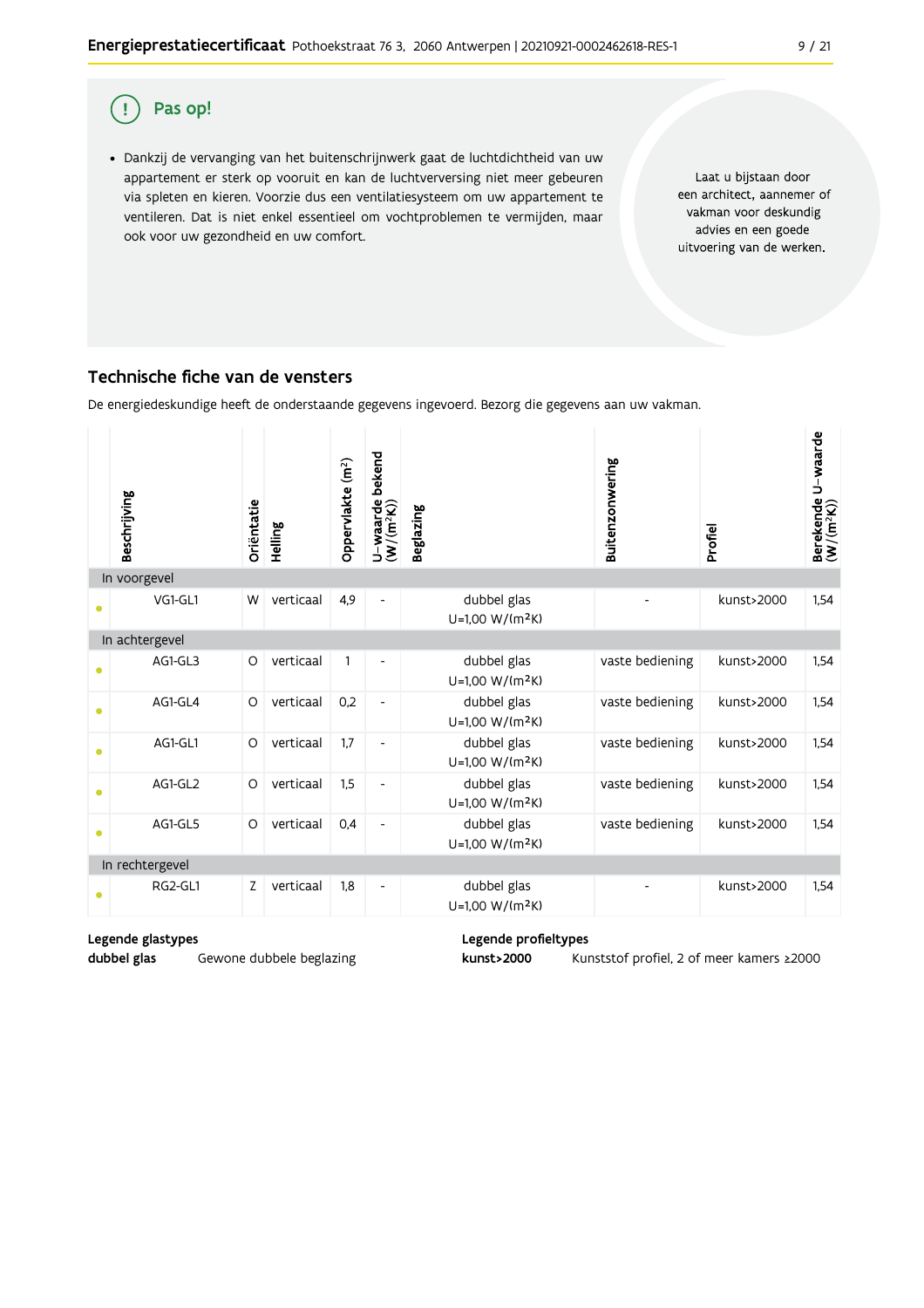### Technische fiche van de deuren, poorten en panelen

De energiedeskundige heeft de onderstaande gegevens ingevoerd. Bezorg die gegevens aan uw vakman.



### Legende deur/paneeltypes

b deur/paneel niet in metaal

#### Legende profieltypes

hout Houten profiel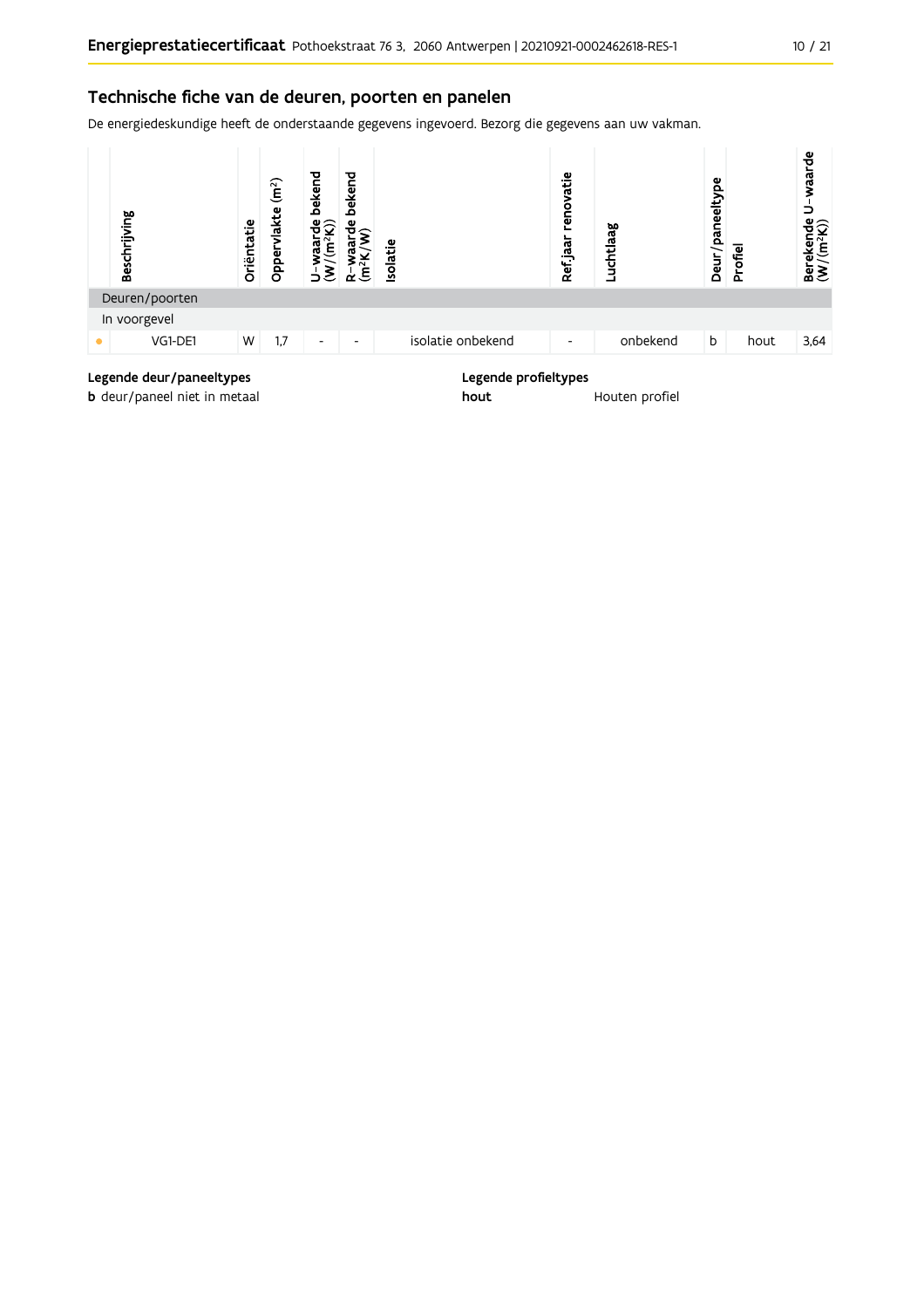## **Muren**



#### Muur

41 m<sup>2</sup> van de muren is vermoedelijk niet geïsoleerd.

Plaats isolatie aan de binnenkant van de muur of plaats isolatie aan de buitenkant van de muur.

Bij de isolatie van de muren kunt u het best streven naar een U-waarde van maximaal 0,24 W/(m<sup>2</sup>K). Dat komt overeen met een isolatielaag van ongeveer 14 cm minerale wol, EPS of XPS ( $\lambda_a$  = 0,035 W/(mK)) of 10 cm PUR of PIR ( $\lambda_a$  = 0,023 W/(mK)). Als u de isolatie tussen regelwerk plaatst, breng dan minstens 6 cm extra isolatie aan.

Hoogstwaarschijnlijk renoveert u uw muren maar één keer grondig. Isoleer daarom meteen maximaal. De energiedoelstelling van 0,24 W/(m<sup>2</sup>K) vormt de basis, maar u kunt altijd streven naar beter.

#### Pas op! (၂

- · De warmteverliezen worden niet alleen beperkt door goed te isoleren, maar ook door luchtlekken te vermijden. Besteed voldoende aandacht aan het luchtdicht aansluiten van de muurisolatie op vensters en deuren, de vloer en het dak.
- · Door het isoleren van de muren gaat de luchtdichtheid van uw appartement er op vooruit en kan de luchtverversing niet meer gebeuren via spleten en kieren. Voorzie dus een ventilatiesysteem om uw appartement te ventileren. Dat is niet enkel essentieel om vochtproblemen te vermijden, maar ook voor uw gezondheid en uw comfort.

Laat u bijstaan door een architect, aannemer of vakman voor deskundig advies en een goede uitvoering van de werken.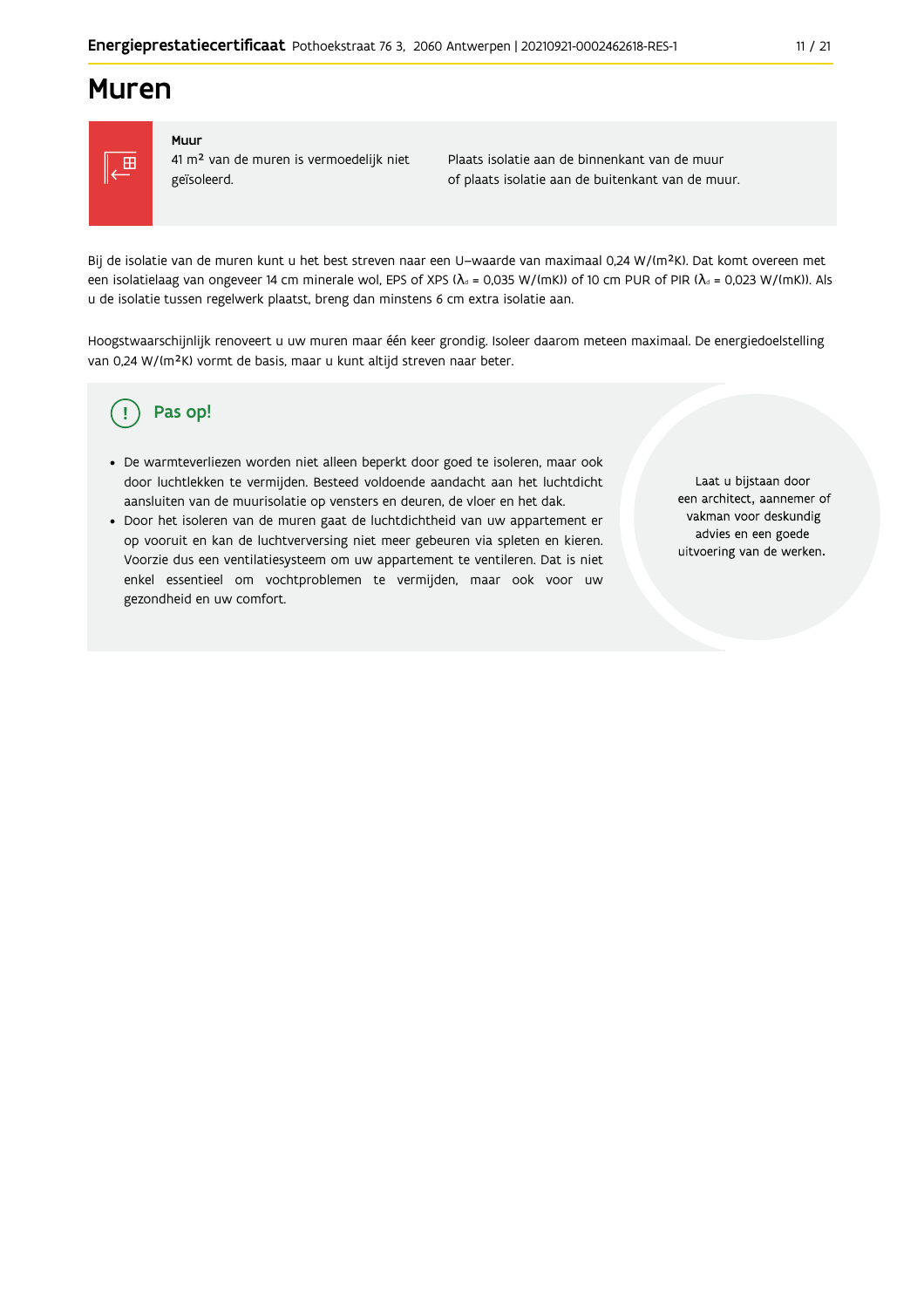### Methodes om buitenmuren te isoleren

Er bestaan een aantal methodes om muren te isoleren. U kunt die methodes combineren om de energiedoelstelling van 0,24 W/(m<sup>2</sup>K) te halen.

#### Muren aan de buitenkant isoleren

Dat kan door een extra buitenmuur met een geïsoleerde spouw op te trekken of door isolatiemateriaal aan te brengen met daarop een bepleistering of een nieuwe gevelbekleding.



1. Buitenmuur | 2. Isolatie | 3. Vochtscherm | 4. Afwerkingslaag | 5. Stijl- en regelwerk (optioneel)

### $\bigoplus$

- Bouwfysisch veruit de beste oplossing.
- Koudebruggen worden weggewerkt.
- · Nieuw uitzicht van het appartement.

### $\odot$

- Vrij dure oplossing.
- · Niet toepasbaar bij beschermde of siergevels.
- Soms is een stedenbouwkundige vergunning vereist.

## Denk vooruit!

- · Nadien uw dak isoleren? Zorg nu al dat de dakisolatie zal kunnen aansluiten op de muurisolatie.
- · Vernieuw eerst vensters en deuren (indien nodig), zodat de buitenisolatie hierop kan aansluiten.
- Hou nu al rekening met later te plaatsen zonwering.

### Muren aan de binnenkant isoleren

Isolatieplaten kunnen rechtstreeks op de bestaande muur bevestigd worden of een structuur in hout of metaal kan opgevuld worden met isolatie ('voorzetwandsysteem'). Binnenisolatie is een delicaat werk. Vraag advies aan een vakman of laat het uitvoeren door een gecertificeerd aannemer



1. Buitengevel | 2. Isolatie | 3. Dampscherm | 4. Binnenafwerking | 5. Stijl- en regelwerk (optioneel)

#### $\bigoplus$

- Relatief eenvoudig zelf uit te voeren.
- Geen invloed op het uitzicht van het appartement.

### ⊝

- Bouwfysisch de meest delicate oplossing.
- · De binnenruimte verkleint en stopcontacten, leidingen en radiatoren moeten worden verplaatst.

## Denk vooruit!

- Vernieuw eerst vensters en deuren (indien nodig), zodat de binnenisolatie hierop kan aansluiten.
- · Breng eventueel wandverstevigingen aan om later kaders en kasten te kunnen ophangen.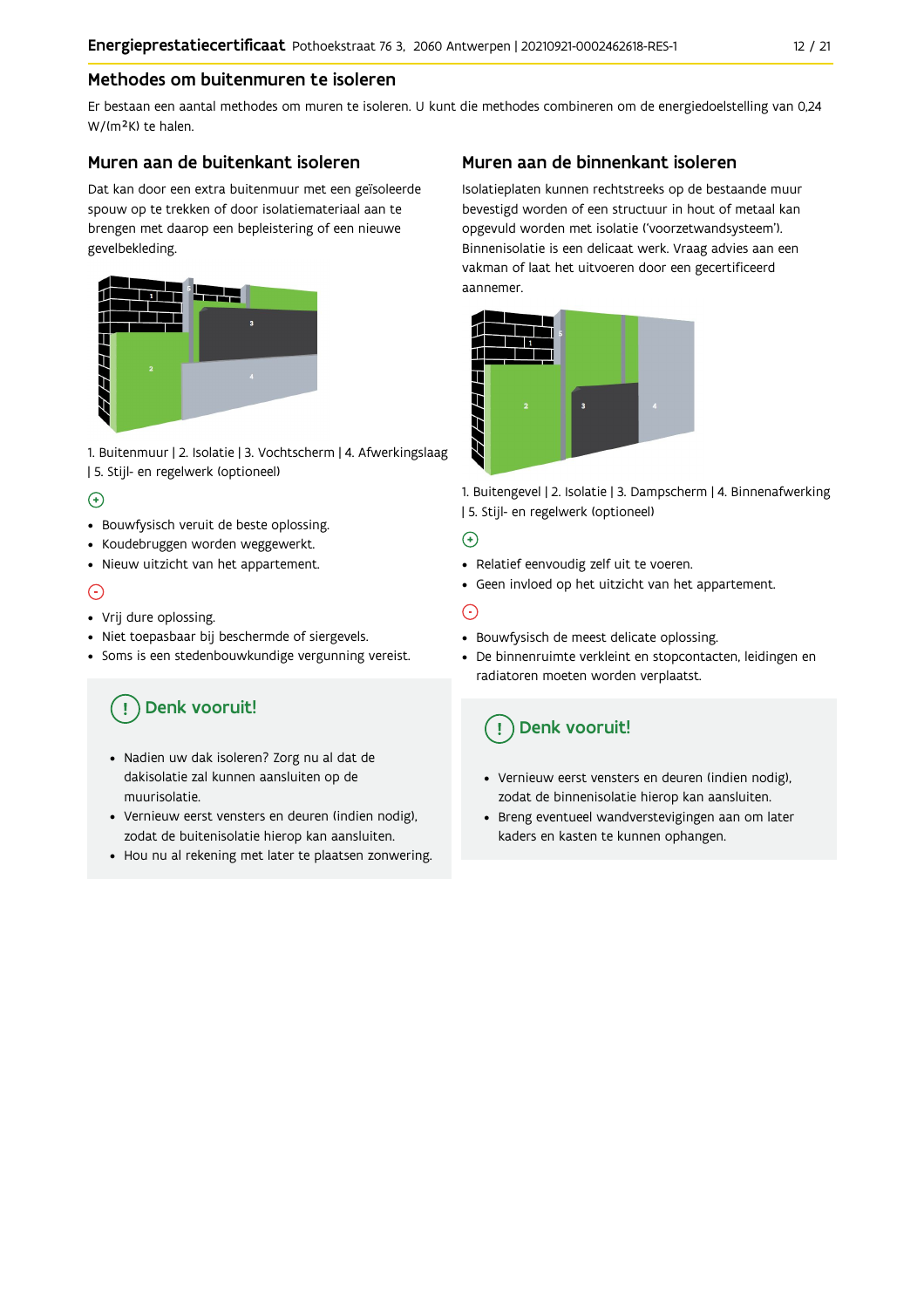#### Technische fiche van de muren

De energiedeskundige heeft de onderstaande gegevens ingevoerd. Bezorg die gegevens aan uw vakman.

| Buitenmuur<br>Voorgevel<br>isolatie onbekend<br>VG1<br>W<br>16,1<br>onbekend<br>2,33<br>$\mathsf{a}$<br>$\overline{\phantom{a}}$<br>Achtergevel<br>AG1<br>10,2<br>isolatie onbekend<br>onbekend<br>O<br>2,33<br>a<br>Rechtergevel<br>isolatie onbekend<br>RG <sub>2</sub><br>Z<br>onbekend<br>13,6<br>2,33<br>a<br>Linkergevel<br>isolatie onbekend<br>LG <sub>2</sub><br>0,6<br>onbekend<br>N<br>2,33<br>a<br>$\overline{\phantom{a}}$<br>Muur in contact met verwarmde ruimte<br>Achtergevel<br>isolatie onbekend<br>onbekend<br>$\circ$<br>7.7<br>AG <sub>2</sub><br>1,92<br>a<br>L,<br>$\overline{\phantom{a}}$<br>Rechtergevel<br>isolatie onbekend<br>42<br>onbekend<br>RG1<br>Z<br>1,92<br>a<br>$\overline{\phantom{a}}$<br>$\overline{\phantom{a}}$<br>$\overline{a}$<br>Linkergevel<br>isolatie onbekend<br>onbekend<br>LG1<br>57<br>1,92<br>N<br>a<br>$\overline{\phantom{a}}$<br>$\overline{\phantom{a}}$<br>$\overline{\phantom{a}}$<br>$\overline{\phantom{a}}$ | Beschrijving | Oriëntatie | Netto-oppervlakte (m <sup>2</sup> ) | Diepte onder maaiveld (m) | U-waarde bekend $(W/(m^2K))$ | R-waarde bekend (m <sup>2</sup> K/W) | solatie | Refjaar renovatie | Luchtlaag | Muurtype | Berekende U-waarde<br>(W/(m <sup>2</sup> K)) |
|------------------------------------------------------------------------------------------------------------------------------------------------------------------------------------------------------------------------------------------------------------------------------------------------------------------------------------------------------------------------------------------------------------------------------------------------------------------------------------------------------------------------------------------------------------------------------------------------------------------------------------------------------------------------------------------------------------------------------------------------------------------------------------------------------------------------------------------------------------------------------------------------------------------------------------------------------------------------------|--------------|------------|-------------------------------------|---------------------------|------------------------------|--------------------------------------|---------|-------------------|-----------|----------|----------------------------------------------|
|                                                                                                                                                                                                                                                                                                                                                                                                                                                                                                                                                                                                                                                                                                                                                                                                                                                                                                                                                                              |              |            |                                     |                           |                              |                                      |         |                   |           |          |                                              |
|                                                                                                                                                                                                                                                                                                                                                                                                                                                                                                                                                                                                                                                                                                                                                                                                                                                                                                                                                                              |              |            |                                     |                           |                              |                                      |         |                   |           |          |                                              |
|                                                                                                                                                                                                                                                                                                                                                                                                                                                                                                                                                                                                                                                                                                                                                                                                                                                                                                                                                                              |              |            |                                     |                           |                              |                                      |         |                   |           |          |                                              |
|                                                                                                                                                                                                                                                                                                                                                                                                                                                                                                                                                                                                                                                                                                                                                                                                                                                                                                                                                                              |              |            |                                     |                           |                              |                                      |         |                   |           |          |                                              |
|                                                                                                                                                                                                                                                                                                                                                                                                                                                                                                                                                                                                                                                                                                                                                                                                                                                                                                                                                                              |              |            |                                     |                           |                              |                                      |         |                   |           |          |                                              |
|                                                                                                                                                                                                                                                                                                                                                                                                                                                                                                                                                                                                                                                                                                                                                                                                                                                                                                                                                                              |              |            |                                     |                           |                              |                                      |         |                   |           |          |                                              |
|                                                                                                                                                                                                                                                                                                                                                                                                                                                                                                                                                                                                                                                                                                                                                                                                                                                                                                                                                                              |              |            |                                     |                           |                              |                                      |         |                   |           |          |                                              |
|                                                                                                                                                                                                                                                                                                                                                                                                                                                                                                                                                                                                                                                                                                                                                                                                                                                                                                                                                                              |              |            |                                     |                           |                              |                                      |         |                   |           |          |                                              |
|                                                                                                                                                                                                                                                                                                                                                                                                                                                                                                                                                                                                                                                                                                                                                                                                                                                                                                                                                                              |              |            |                                     |                           |                              |                                      |         |                   |           |          |                                              |
|                                                                                                                                                                                                                                                                                                                                                                                                                                                                                                                                                                                                                                                                                                                                                                                                                                                                                                                                                                              |              |            |                                     |                           |                              |                                      |         |                   |           |          |                                              |
|                                                                                                                                                                                                                                                                                                                                                                                                                                                                                                                                                                                                                                                                                                                                                                                                                                                                                                                                                                              |              |            |                                     |                           |                              |                                      |         |                   |           |          |                                              |
|                                                                                                                                                                                                                                                                                                                                                                                                                                                                                                                                                                                                                                                                                                                                                                                                                                                                                                                                                                              |              |            |                                     |                           |                              |                                      |         |                   |           |          |                                              |
|                                                                                                                                                                                                                                                                                                                                                                                                                                                                                                                                                                                                                                                                                                                                                                                                                                                                                                                                                                              |              |            |                                     |                           |                              |                                      |         |                   |           |          |                                              |
|                                                                                                                                                                                                                                                                                                                                                                                                                                                                                                                                                                                                                                                                                                                                                                                                                                                                                                                                                                              |              |            |                                     |                           |                              |                                      |         |                   |           |          |                                              |
|                                                                                                                                                                                                                                                                                                                                                                                                                                                                                                                                                                                                                                                                                                                                                                                                                                                                                                                                                                              |              |            |                                     |                           |                              |                                      |         |                   |           |          |                                              |
|                                                                                                                                                                                                                                                                                                                                                                                                                                                                                                                                                                                                                                                                                                                                                                                                                                                                                                                                                                              |              |            |                                     |                           |                              |                                      |         |                   |           |          |                                              |

#### Legende

a muur niet in isolerende snelbouwsteen of cellenbeton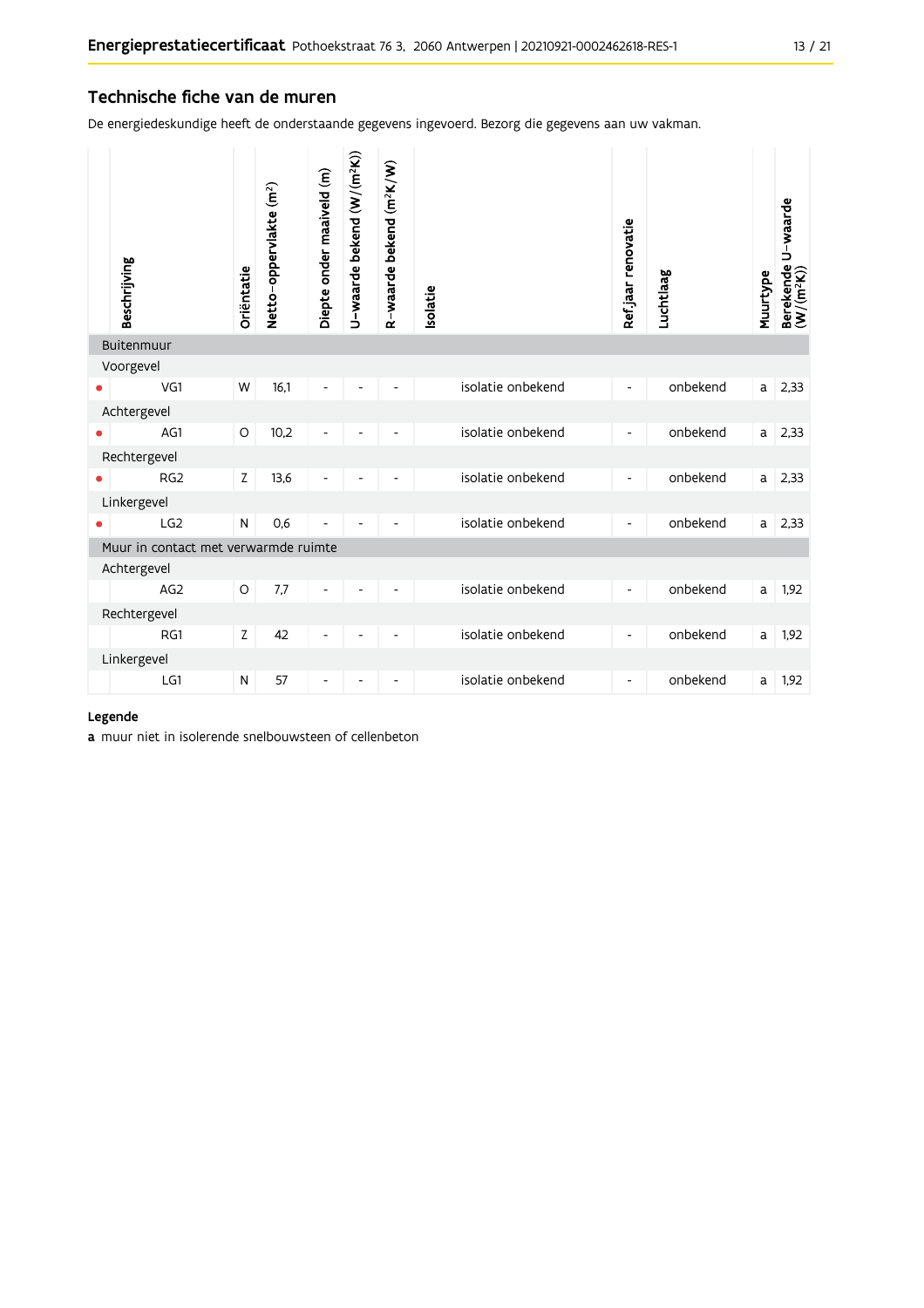## Vloeren



Vloer boven kelder of buiten 0,8 m<sup>2</sup> van de vloer is vermoedelijk niet geïsoleerd.

Plaats isolatie.

Bij de isolatie van uw vloeren kunt u het best streven naar een U-waarde van maximaal 0,24 W/(m<sup>2</sup>K). Bij een vloer boven een kelder komt dat overeen met een isolatielaag van ongeveer 10 cm minerale wol ( $\lambda_d$  = 0,040 W/(mK)) of 7 cm gespoten PUR of PIR ( $\lambda_0$  = 0,030 W/(mK)). Omdat de warmteverliezen naar de grond beperkt zijn, hoeft de isolatielaag in vloeren op volle grond iets minder dik te zijn.

Hoogstwaarschijnlijk renoveert u uw vloer(en) maar één keer grondig. Isoleer daarom meteen maximaal. De energiedoelstelling van 0,24 W/(m<sup>2</sup>K) vormt de basis, maar u kunt altijd streven naar beter.

#### Een vloer boven (kruip) kelder, onverwarmde ruimte of buitenomgeving isoleren

De isolatie wordt aan de onderkant van uw vloer aangebracht, op voorwaarde dat de kelder toegankelijk en minstens 50 cm hoog is. Keldermuren onderbreken de vloerisolatie en zorgen voor koudebruggen. Dat kunt u oplossen door de keldermuren ter plaatse van de aansluiting met de vloerisolatie ook met isolatie in te pakken. Hebt u een kruipkelder? Vraag dan steeds advies aan een specialist, want kruipkelders isoleren is niet eenvoudig en kan bouwfysisch delicaat zijn.

Denk vooruit! Ţ

· Isoleert u eerst uw vloeren en dan uw muren? Hou dan nu al rekening met de aansluiting van de muurisolatie die u later gaat plaatsen. Zo kunt u koudebruggen vermijden.

## Pas op!

· Door het isoleren van de vloer is het mogelijk dat de luchtdichtheid van uw appartement er sterk op vooruit gaat. De luchtverversing kan dan niet meer gebeuren via spleten en kieren. Voorzie dus een ventilatiesysteem om uw appartement te ventileren. Dat is niet enkel essentieel om vochtproblemen te vermijden, maar ook voor uw gezondheid en uw comfort.

Laat u bijstaan door een architect, aannemer of vakman voor deskundig advies en een goede uitvoering van de werken.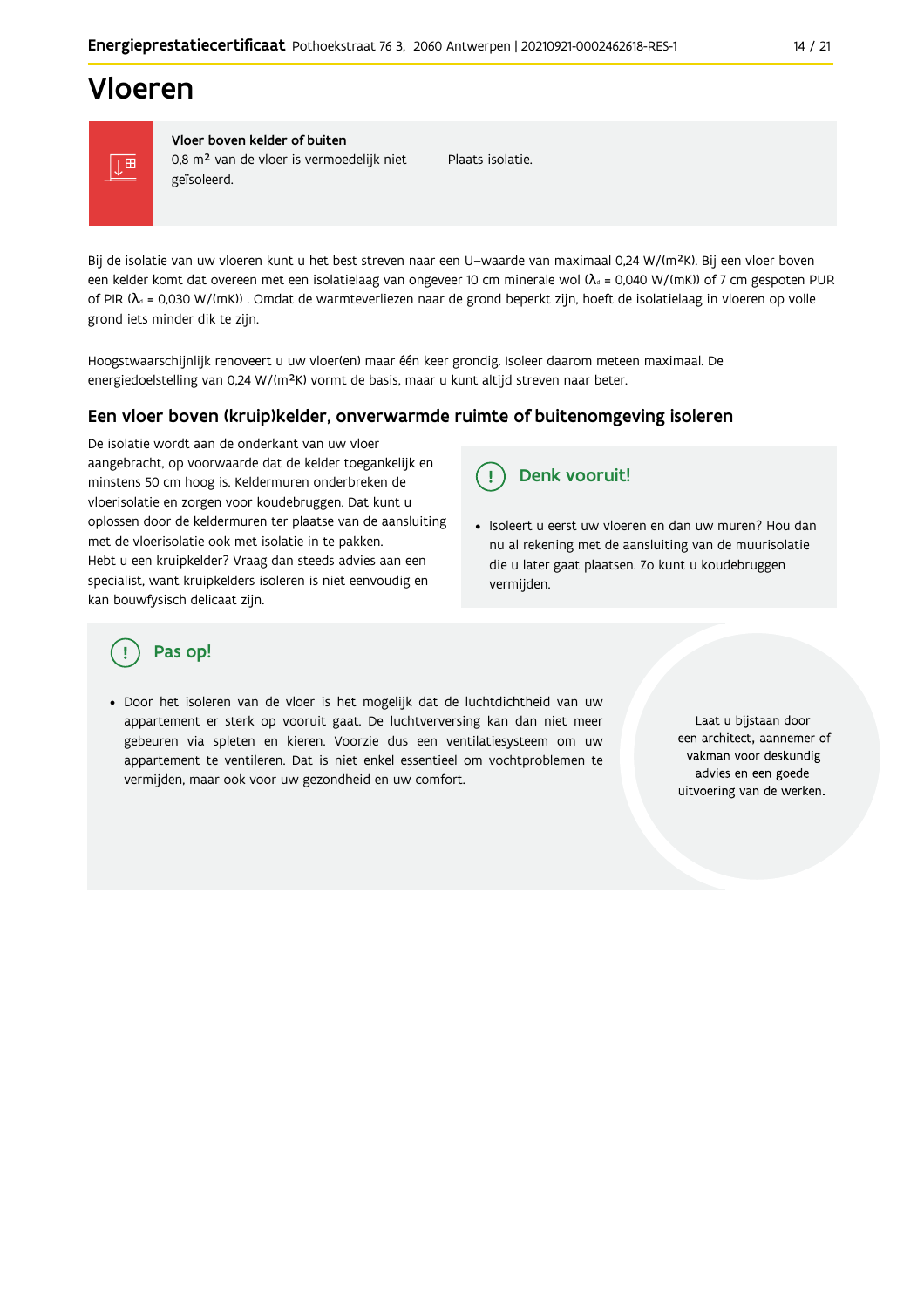### Technische fiche van de vloeren

De energiedeskundige heeft de onderstaande gegevens ingevoerd. Bezorg die gegevens aan uw vakman.

|   | Beschrijving                 | (m <sup>2</sup> )<br>oppervlakte<br><b>Netto</b> | $\widehat{\boldsymbol{\epsilon}}$<br>maaiveld<br>onder<br>Diepte | $\widehat{\epsilon}$<br>Perimeter | U-waarde bekend (W/(m <sup>2</sup> K)) | $(m^2K/W)$<br>bekend<br>waarde<br>≃ | <b>Isolatie</b>   | renovatie<br>Refjaar | warming<br>Vloer | Luchtlaag | Vloertype | waarde<br>Berekende<br>$(W/(m^2K))$ |
|---|------------------------------|--------------------------------------------------|------------------------------------------------------------------|-----------------------------------|----------------------------------------|-------------------------------------|-------------------|----------------------|------------------|-----------|-----------|-------------------------------------|
|   | Vloer boven buitenomgeving   |                                                  |                                                                  |                                   |                                        |                                     |                   |                      |                  |           |           |                                     |
| ٠ | VL <sub>2</sub>              | 0,8                                              | $\overline{\phantom{a}}$                                         |                                   | ۰                                      | $\overline{\phantom{0}}$            | isolatie onbekend | -                    |                  | onbekend  | a         | 2,78                                |
|   | Vloer boven verwarmde ruimte |                                                  |                                                                  |                                   |                                        |                                     |                   |                      |                  |           |           |                                     |
|   | VL1                          | 69                                               | ٠                                                                |                                   | ۰                                      | $\overline{\phantom{a}}$            | isolatie onbekend | -                    |                  | onbekend  | a         | 2,04                                |

#### Legende

a vloer niet in cellenbeton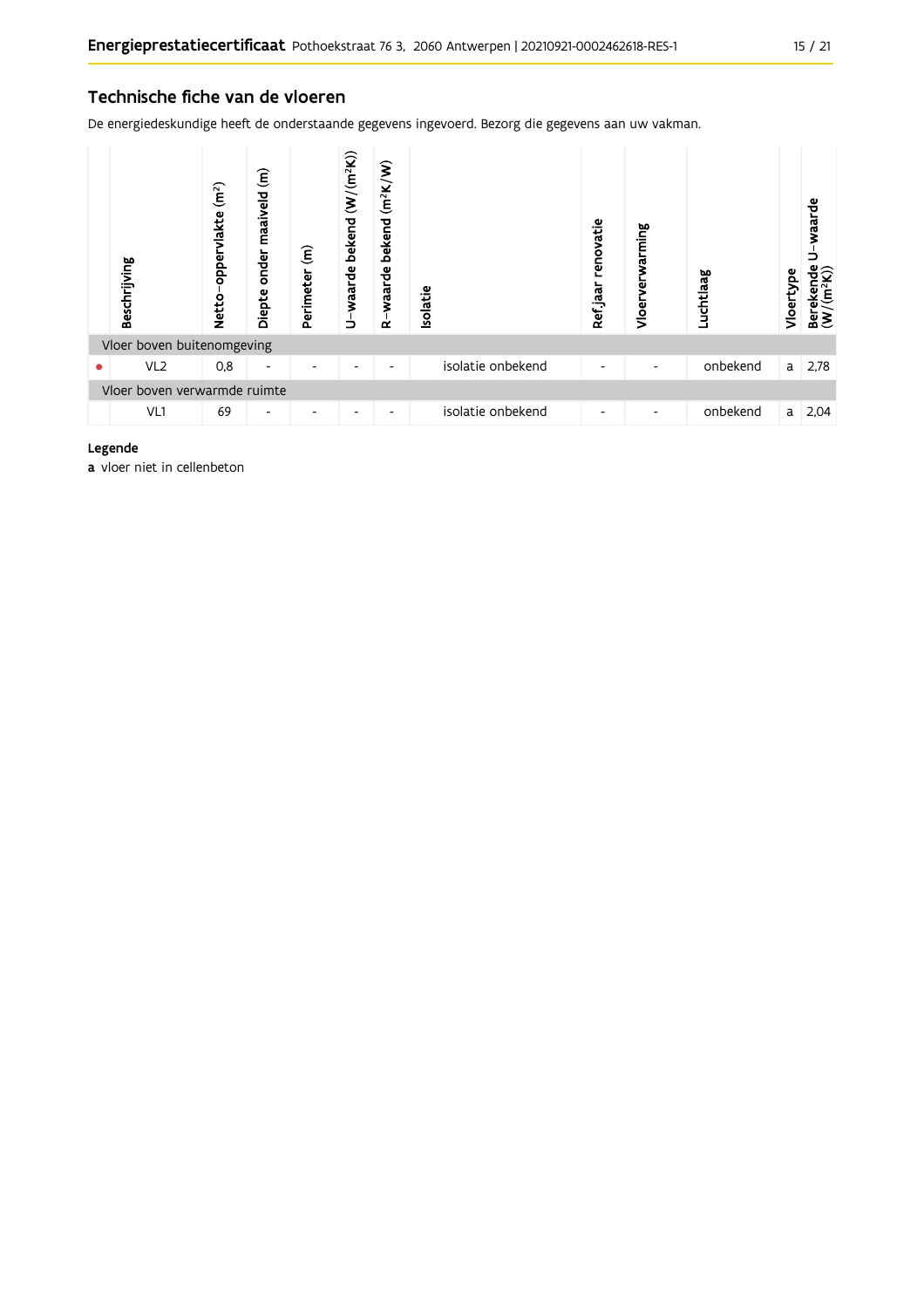## Ruimteverwarming

#### Verwarming

100% van het appartement wordt verwarmd Vervang deze inefficiënte opwekker(s) door een lucht/water met een niet-condenserende ketel. of bodem/water warmtepomp

of door een condenserende ketel.

Een condenserende ketel heeft een jets slechter rendement.

Gemiddeld gezien zal uw energiescore met een condenserende ketel, na uitvoering van alle aanbevelingen, een 5-tal kWh/(m<sup>2</sup>jaar) hoger liggen dan met een warmtepomp.

Bij de renovatie van uw verwarmingsinstallatie kunt u het best kiezen voor een energiezuinig systeem. Gebruik zo veel mogelijk hernieuwbare energiebronnen.

Ţ

#### Warmte opwekken op een energie-efficiënte manier

Bij uw renovatie kunt u het best kiezen voor een centraal toestel met een zo hoog mogelijk rendement en zo laag mogelijke werkingstemperatuur, zoals een warmtepomp of een condenserende ketel. Voorzie in een optimale centrale regeling, zoals een kamerthermostaat in combinatie met een buitenvoeler. Gebruik zo veel mogelijk hernieuwbare energiebronnen, zodat de zon, de lucht, de bodem of het water uw verwarmingsfactuur betalen. Andere opties zijn een warmtenet of een micro-warmte-krachtkoppeling.

### Warmtepomp

mm



Als uw appartement al goed geïsoleerd is en als u beschikt over oppervlakteverwarming of voldoende grote radiatoren, dan kunt u de plaatsing van een warmtepomp overwegen. Bij uw renovatie kunt u het hest kiezen voor een systeem met een seizoensprestatiefactor (SPF) van 4 of hoger.

Een warmtepomp brengt warmte uit de omgeving (lucht, water of bodem) op voldoende hoge temperatuur. 65% à 80% van de energie die de warmtepomp levert, wordt gewonnen uit de omgeving. Zo verbruikt een warmtepompinstallatie minder energie en stoot ze minder CO<sub>2</sub> uit dan een klassiek verwarmingssysteem.

### Condenserende ketel

Condenserende ketels hebben een nominaal rendement van meer dan 100% omdat ze de warmte in de waterdamp van de afgevoerde rookgassen recupereren.

Minder positief is dat condenserende ketels vaak werken op gas of stookolie. Dat zijn fossiele brandstoffen waarvan u het gebruik het best zo veel mogelijk kunt beperken. Overweeg daarom de combinatie van een condenserende ketel met een zonneboilerinstallatie met zonnecollectoren of de koppeling van een condenserende ketel aan een warmtepomp (=hybride warmtepomp).

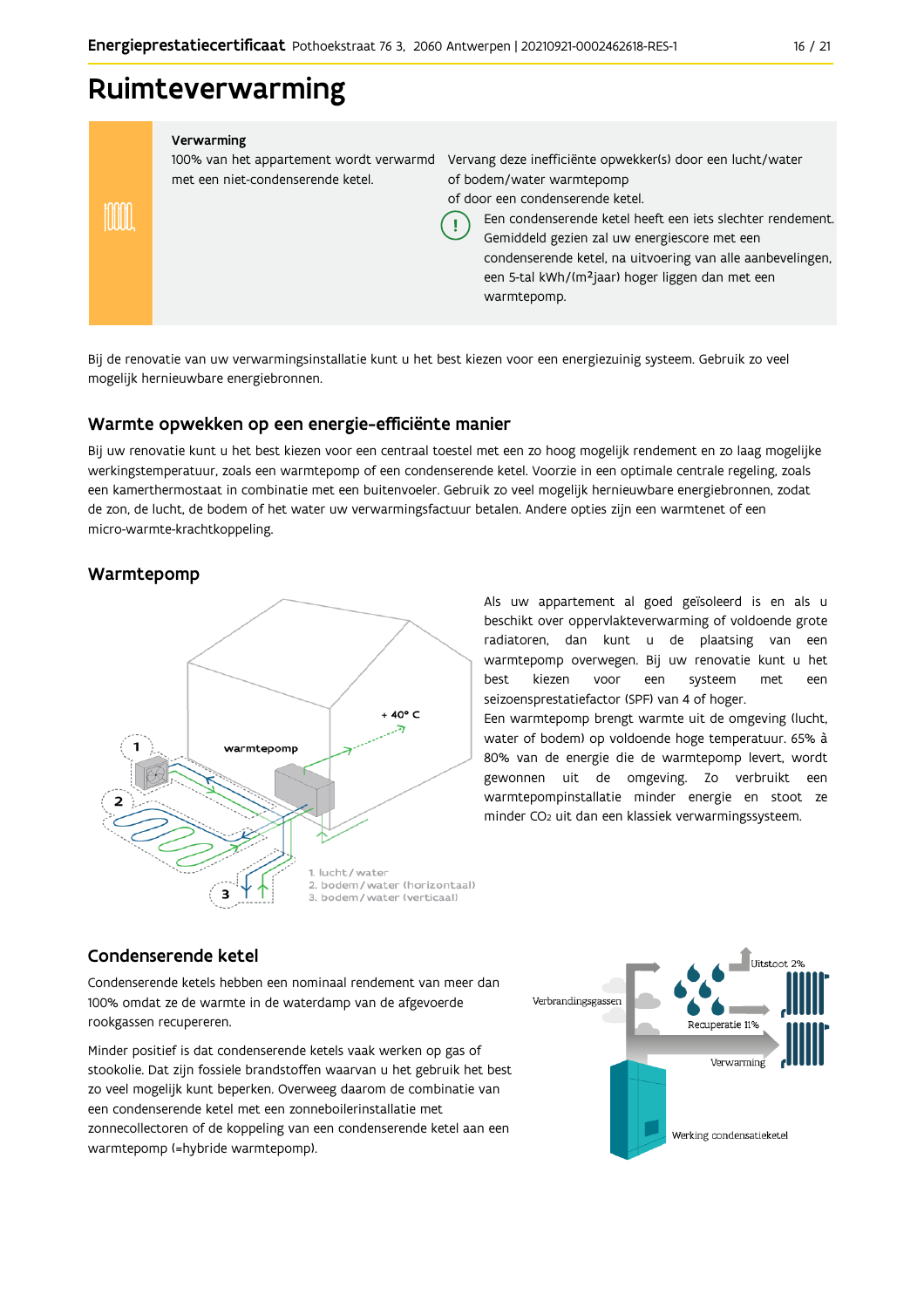#### (Micro-)warmte-krachtkoppeling

Een (micro-)warmte-krachtkoppeling is een toestel dat tegelijk elektriciteit en warmte opwekt met één enkele (fossiele) brandstof. U kunt het best met een vakman bekijken of uw appartement geschikt is voor dit soort toestel.

#### Warmtenet

Als in uw stad of gemeente al warmtenetten beschikbaar zijn of als er plannen zijn om ze in de toekomst aan te leggen, overweeg dan om op die warmtenetten aan te sluiten of om nu al de nodige aansluitingsmogelijkheden te voorzien.

## Denk vooruit!

- · Hou bij de keuze van uw verwarmingstoestel altijd rekening met de warmtevraag in de nog niet-verwarmde ruimtes.
- Vervangt u eerst uw verwarmingstoestel en gaat u dan pas isoleren? Kies in samenspraak met een vakman voor een toestel met een vermogen dat zoveel mogelijk is afgestemd op de toekomstige, en niet op de huidige, situatie. Indien het vermogen te groot is voor de gerenoveerde toestand, zal uw nieuw toestel na de renovatie aan een verminderd rendement werken.
- · Overweegt u een warmtepomp? Zorg dan eerst dat uw appartement voldoende goed geïsoleerd is. Zo kan de warmtepomp op een lage temperatuur werken en werkt ze het meest efficiënt. Ook zijn er bij een bodemwarmtepomp dan minder grondboringen nodig, hetgeen de prijs kan drukken.

## Pas op!

- · Kiest u voor gefaseerd renoveren? Na bepaalde renovatiemaatregelen zult u minder hoeven te verwarmen. Hou er nu al rekening mee als u een verwarmingsoplossing kiest.
- · Let op dat u de kamerthermostaat niet plaatst tegen een buitengevel, naast een verwarmingselement of op een plaats waar veel tocht is. De regeling van uw verwarming werkt dan niet goed.

Laat u bijstaan door een architect, aannemer of vakman voor deskundig advies en een goede uitvoering van de werken.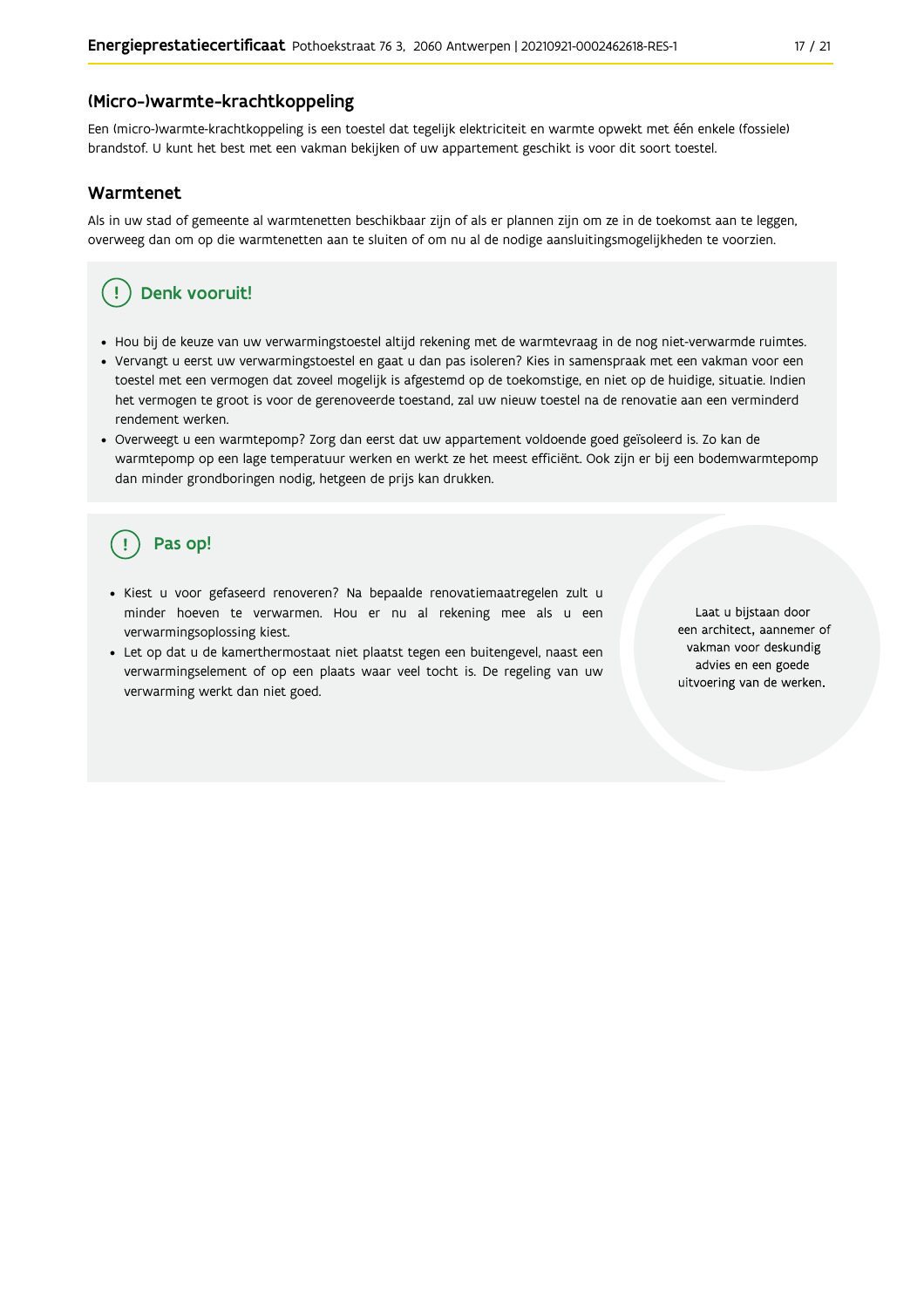### Technische fiche van de ruimteverwarming

De energiedeskundige heeft de onderstaande gegevens ingevoerd. Bezorg die gegevens aan uw vakman.

## Installaties met één opwekker

|                                      | RV1                      |  |  |
|--------------------------------------|--------------------------|--|--|
|                                      | $\circledast$            |  |  |
| Omschrijving                         | $\overline{a}$           |  |  |
| Type verwarming                      | centraal                 |  |  |
| Aandeel in volume (%)                | 100%                     |  |  |
| Installatierendement (%)             | 67%                      |  |  |
| Aantal opwekkers                     | $\mathbf{1}$             |  |  |
| Opwekking                            |                          |  |  |
|                                      | $\odot$                  |  |  |
| Type opwekker                        | individueel              |  |  |
| Energiedrager                        | gas                      |  |  |
| Soort opwekker(s)                    | niet-condenserende       |  |  |
|                                      | ketel (gesloten)         |  |  |
| Bron/afgiftemedium                   | $\overline{\phantom{a}}$ |  |  |
| Vermogen (kW)                        | $\overline{a}$           |  |  |
| Elektrisch vermogen WKK              | $\overline{a}$           |  |  |
| (kW)                                 |                          |  |  |
| Aantal (woon)eenheden                | $\blacksquare$           |  |  |
| Rendement                            | $\overline{\phantom{a}}$ |  |  |
| Referentiejaar fabricage             | 2009                     |  |  |
| Labels                               | HR+, CE                  |  |  |
|                                      | energieklasse C          |  |  |
| Locatie                              | binnen beschermd         |  |  |
|                                      | volume                   |  |  |
| Distributie                          |                          |  |  |
| <b>Externe stookplaats</b>           | nee                      |  |  |
| Ongeïsoleerde leidingen (m)          | Om ≤ lengte ≤ 2m         |  |  |
| Ongeïsoleerde combilus (m)           | $\overline{\phantom{a}}$ |  |  |
| Aantal (woon)eenheden op<br>combilus |                          |  |  |
| Afgifte & regeling                   |                          |  |  |
| Type afgifte                         | radiatoren/convectoren   |  |  |
| Regeling                             | pompregeling             |  |  |
|                                      | onbekend                 |  |  |
|                                      | manuele                  |  |  |
|                                      | radiatorkranen           |  |  |
|                                      | kamerthermostaat         |  |  |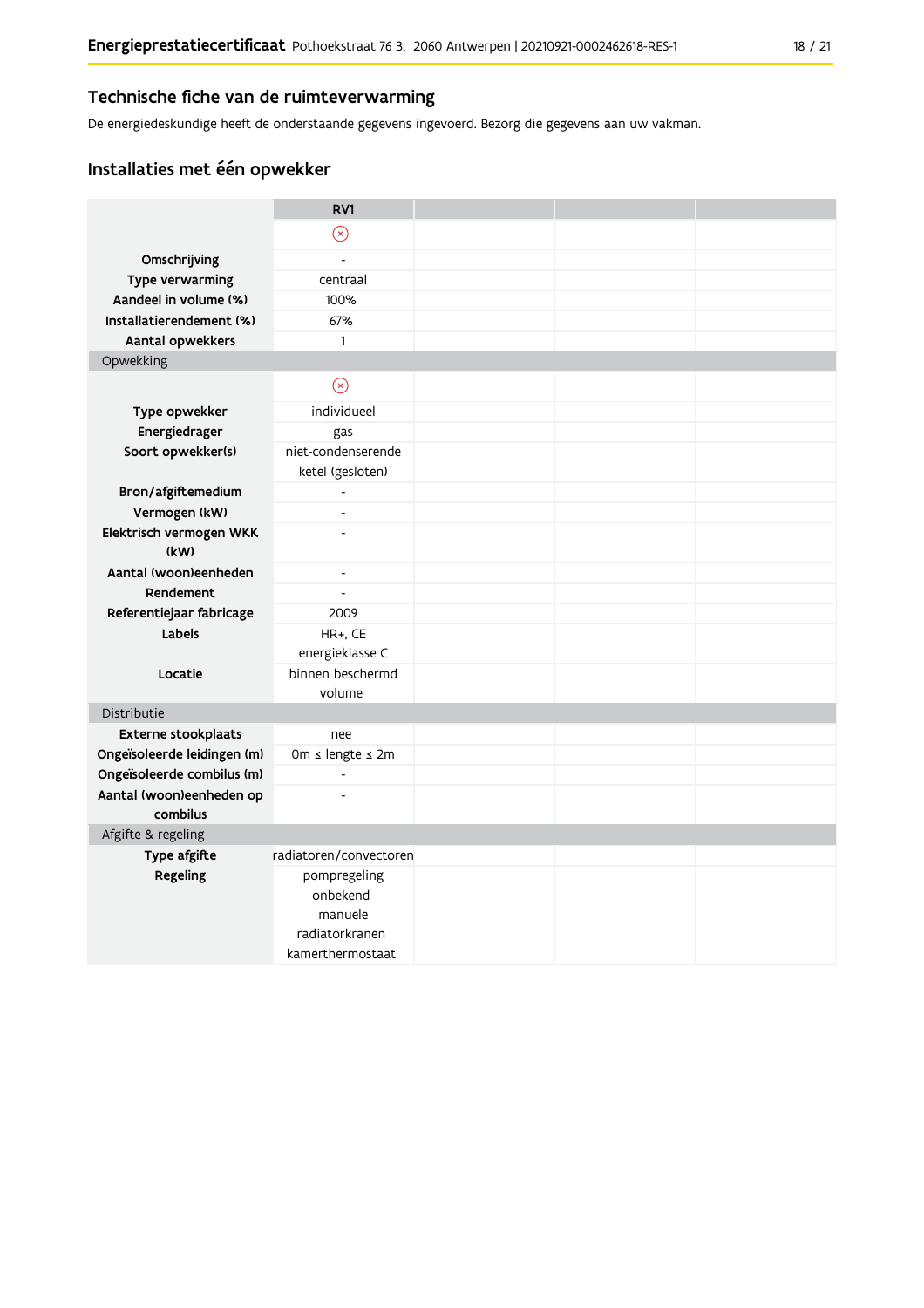## Installaties voor zonne-energie



#### Zonneboiler

Er is geen zonneboiler aanwezig.

Onderzoek de mogelijkheid om een zonneboiler te plaatsen. Raadpleeg hiervoor de zonnekaart of vraag raad aan een vakman.

Zonnepanelen Er zijn geen zonnepanelen aanwezig.

Onderzoek de mogelijkheid om zonnepanelen te plaatsen. Raadpleeg hiervoor de zonnekaart of vraag raad aan een vakman.

De zonnekaart berekent automatisch het zonnepotentieel voor uw gebouw en geeft een indicatie van het aantal zonnepanelen of zonnecollectoren dat u op het dak zou kunnen plaatsen.

Let op: de zonnekaart gaat uit van het elektriciteits- en watergebruik van een standaardgezin. Hou er bij de bepaling van de grootte van de te plaatsen installatie rekening mee dat het elektriciteits- en watergebruik van uw gebouw kan afwijken.

Voor meer informatie over de berekening van het zonnepotentieel kunt u terecht op de zonnekaart via www.energiesparen.be/zonnekaart.

#### Zonnepanelen

Zonnepanelen (ook wel fotovoltaïsche panelen of PV-panelen genoemd) zetten de energie van de zon om in elektriciteit.

Bij de bepaling van het aantal te plaatsen zonnepanelen kunt u ervoor kiezen om alleen uw eigen elektriciteitsverbruik te dekken of om meteen het volledige beschikbare dakoppervlak te benutten.

Om de zonnepanelen optimaal te laten renderen, plaatst u ze tussen oostelijke en westelijke richting onder een hoek van 20° tot 60°.

#### Zonneboiler

Zonnecollectoren zetten de energie van de zon om in warmte. Een zonneboilerinstallatie bestaat uit zonnecollectoren op het dak en een opslagvat voor warm water. Een zonneboiler verwarmt een deel van het sanitair warm water met gratis zonnewarmte. Als de installatie voldoende groot is, kan ze ook in een deel van uw behoefte voor ruimteverwarming voorzien. Hou er wel rekening mee dat een zonnecollector het hoogste rendement behaalt in de zomer. Het rendement in de winter ligt beduidend lager.

Om de zonnecollectoren optimaal te laten renderen, plaatst u ze tussen oostelijke en westelijke richting onder een hoek van 20° tot 60°.



1. Zonnepaneel | 2. Omvormer | 3. Elektrische toestellen



1. Zonnecollector | 2. Opslagvat zonneboiler | 3. Sanitair warm water | 4. Afgifte-element voor ruimteverwarming (optioneel)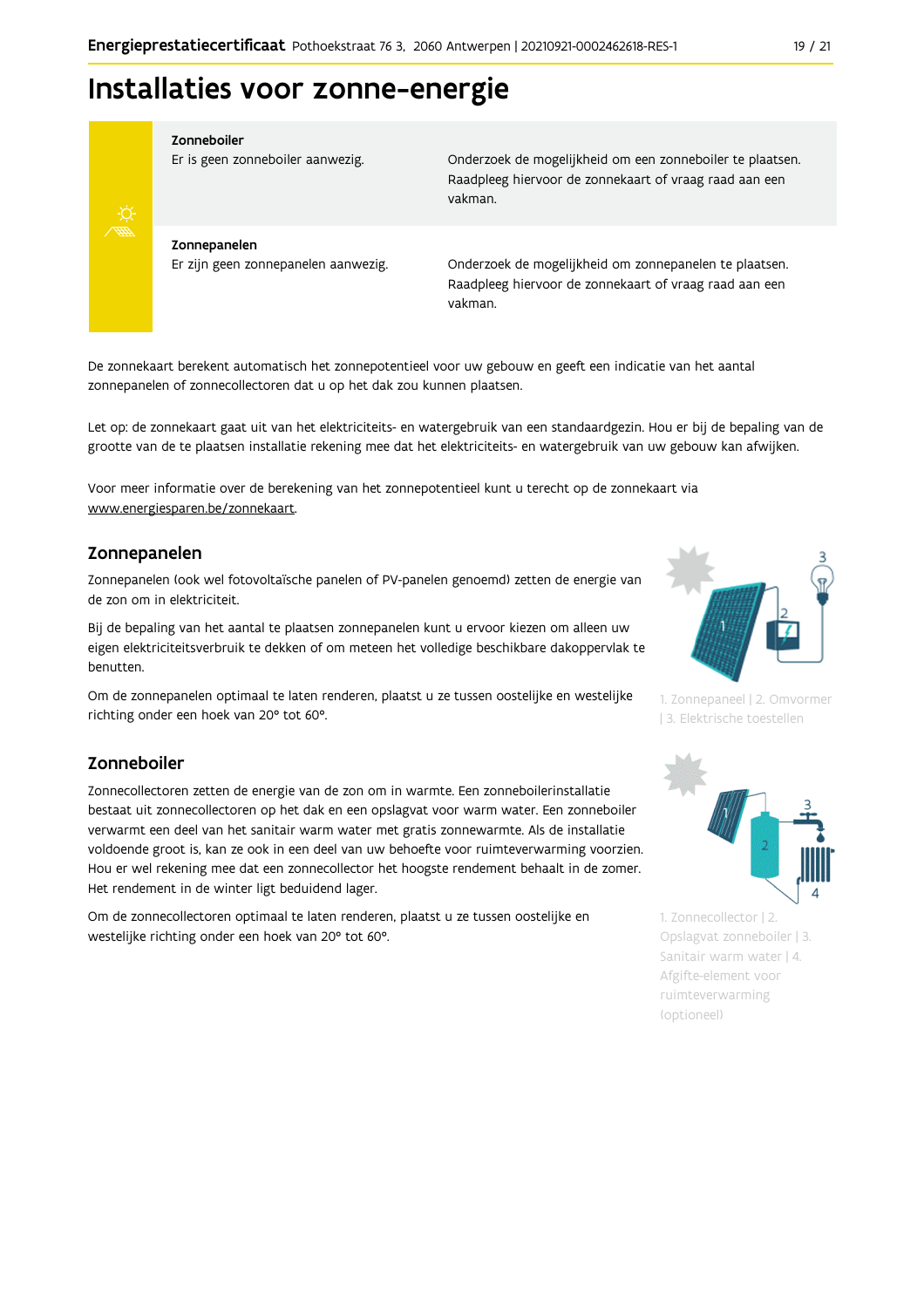#### Denk vooruit! Ţ

- · Zorg ervoor dat het dak waarop u de zonnepanelen of zonnecollectoren plaatst, goed is geïsoleerd. Als de installaties geplaatst zijn, kunt u het dak alleen nog aan de onderkant isoleren.
- · De groenste én de goedkoopste stroom is de stroom die u niet verbruikt. Probeer daarom eerst overbodig elektriciteitsverbruik te vermijden door bijvoorbeeld het sluimerverbruik te verminderen.
- · Beperk ook het gebruik van sanitair warm water door gebruik te maken van een spaardouchekop, een debietbegrenzer of een douchewarmtewisselaar.

#### Pas op! ( !

- · Schaduw van gebouwen, bomen en schoorstenen vermindert de opbrengst van zonnepanelen en zonnecollectoren.
- Informeer bij uw gemeentebestuur of u een bouwvergunning moet aanvragen voor de plaatsing van zonnepanelen of zonnecollectoren.

Laat u bijstaan door een architect, aannemer of vakman voor deskundig advies en een goede uitvoering van de werken.

#### Technische fiche van de installaties op zonne-energie

Geen installaties op zonne-energie aanwezig.